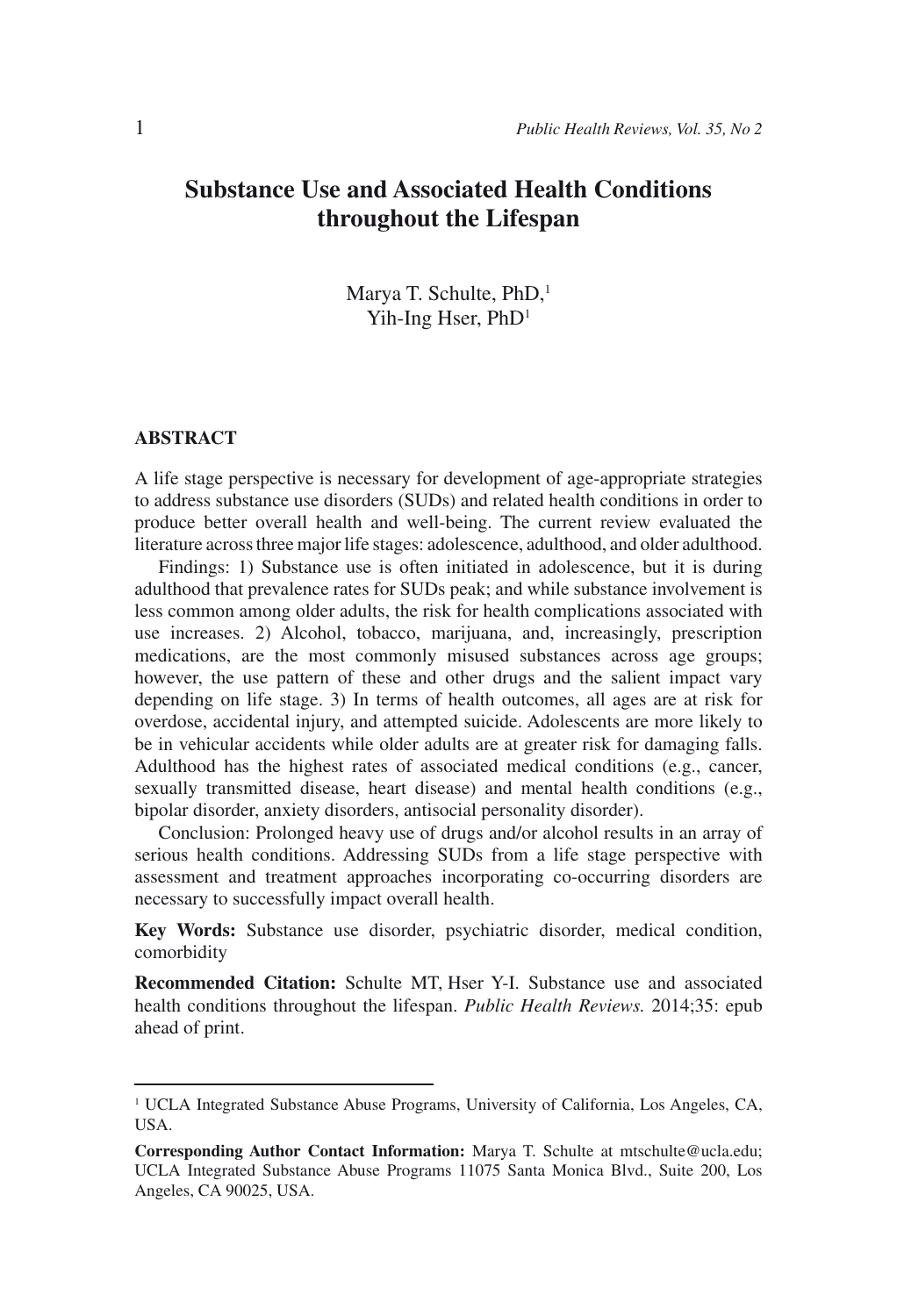## **INTRODUCTION**

Substance use is a major public health concern that affects every level of society. Individuals, families, communities, and overall government spending is impacted by the use of licit and illicit substances. Recent reports estimated that annual costs in the United States are approximately USD  $$193$  billion for illicit drug use,<sup>1</sup> USD  $$223$  billion for excessive alcohol use, $2$  and USD \$193 billion for tobacco use.<sup>3</sup> These costs include lost wages and productivity, criminal activity, and healthcare expenses. The economic burden aside, public health efforts can benefit from a better understanding of the impact of substance use disorder (SUD) on physical and mental health. Particularly, examining SUDs and the constellation of associated health and mental health problems throughout the lifespan provides a full picture of how variations in drug use patterns and outcomes shift with age, on which the present article will focus.

Adolescence represents a time in biological and social development that is associated with increased risk-taking behaviors; as such, experimentation with drugs and alcohol often begins in adolescence.<sup>4</sup> Young brains are still changing as synaptic pruning continues into early adulthood,<sup>5</sup> making the possibility for long-term negative effects of substance involvement even more profound. On the other end of the age spectrum, older adults also represent an extremely vulnerable group. The physiological changes that occur as a result of the natural aging process result in an increased use of multiple medications, drug and alcohol sensitivity, and the likelihood of co-occurring health conditions; thus, the risk for and consequences of SUDs are magnified.<sup>6-8</sup>

The purpose of the current review is to synthesize the research findings to date that examine physical and mental health problems associated with substance use at different stages of life. The goal is not to provide an exhaustive list of studies, but to emphasize the changing needs across the lifespan of those suffering from comorbidities in order to inform development of care and future research. In addition to presenting general patterns of alcohol, tobacco, and licit/illicit drug use, common and troublesome medical and psychiatric conditions associated with SUDs among adolescents, adults, and older adults are discussed. While some substances can result in significant consequences that are both acute and chronic (e.g., alcohol), the negative impact of others (e.g., tobacco) are primarily observed only after prolonged use. Finally, recommendations regarding clinical implications and areas for future research are presented.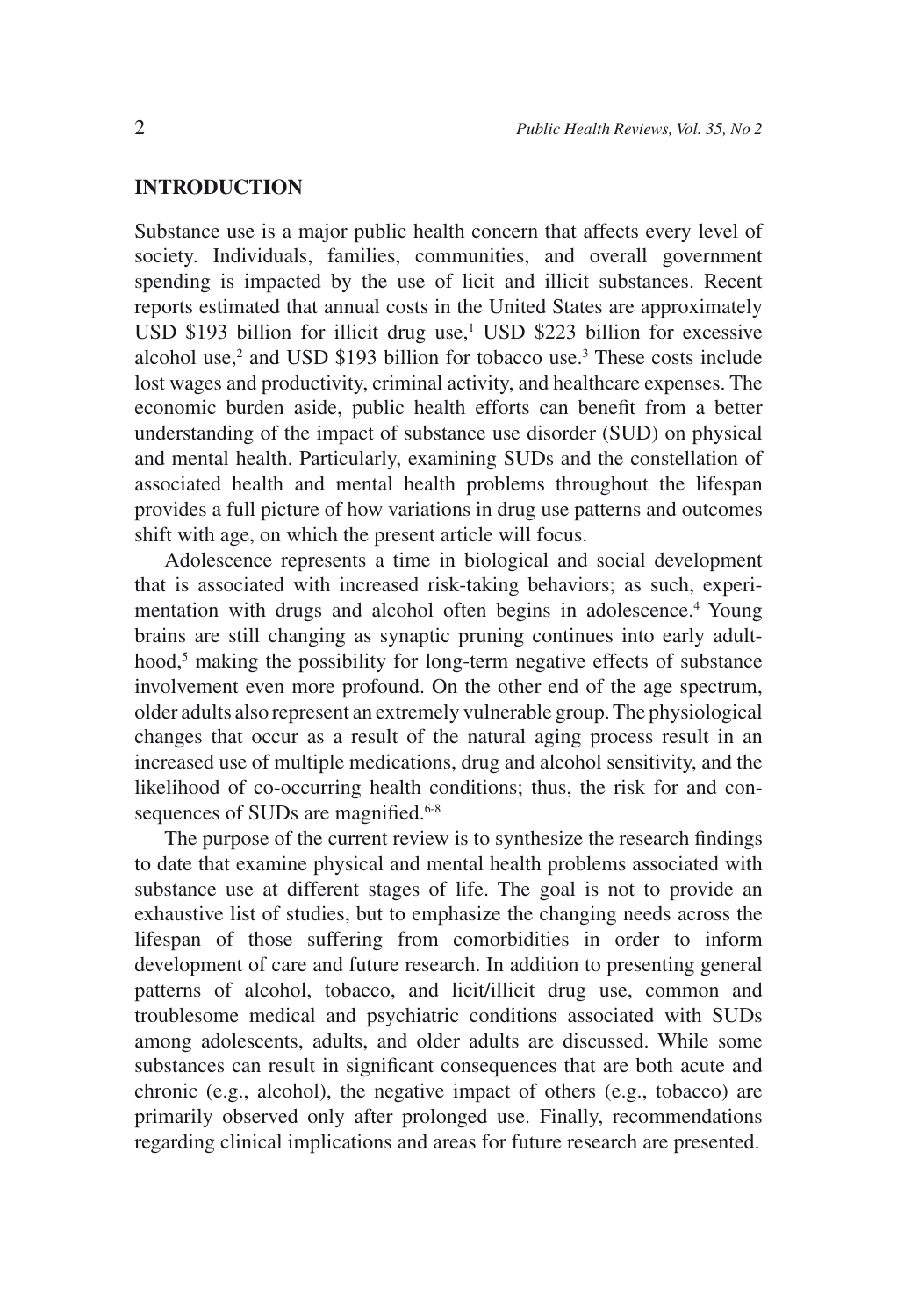# **Table 1**

*Major domains of developmental transitions influencing substance use and physical and mental health conditions*

| <b>Biological and Cognitive</b>                                                                                                                                                                                                                                                                | <b>Identity and Relationships</b>                                                                                                                                                                                                                                                                                             | <b>Achievement</b><br>and Responsibility                                                                                                                                                                                               |  |
|------------------------------------------------------------------------------------------------------------------------------------------------------------------------------------------------------------------------------------------------------------------------------------------------|-------------------------------------------------------------------------------------------------------------------------------------------------------------------------------------------------------------------------------------------------------------------------------------------------------------------------------|----------------------------------------------------------------------------------------------------------------------------------------------------------------------------------------------------------------------------------------|--|
| <b>Adolescence</b>                                                                                                                                                                                                                                                                             |                                                                                                                                                                                                                                                                                                                               |                                                                                                                                                                                                                                        |  |
| -Pubertal development/<br>hormonal changes<br>-physical appearance<br>begins to look more<br>adult-like<br>-Axon myelination &<br>synaptic pruning<br>-increased ability to<br>perform executive<br>functioning tasks (e.g.,<br>increased ability to<br>think abstractly &<br>decision-making) | -Increased autonomy from<br>family<br>-less parental control &<br>more independence (e.g.,<br>driving, moving away from<br>home)<br>-Greater influence from peer<br>groups<br>-Increased interest $\&$<br>involvement in sexual &<br>romantic relationships<br>-Increased awareness &<br>adherence to gender roles &<br>norms | -Increased personal<br>responsibility in school<br>(i.e., less individualized<br>instructor attention in high<br>school & college)<br>-Increased financial<br>autonomy (e.g., more<br>likely to have part-time<br>job, pay some bills) |  |
| <b>Adulthood</b>                                                                                                                                                                                                                                                                               |                                                                                                                                                                                                                                                                                                                               |                                                                                                                                                                                                                                        |  |
| -Sexual maturation $\&$<br>greater hormonal stability<br>-Neurocognitive brain<br>maturation, specifically<br>prefrontal cortex<br>-optimal organization &<br>regulation of cognition<br>& goal-directed<br>behavior                                                                           | -Greater stability in romantic<br>relationship, such as marriage<br>-Formation & commitment to<br>one's own family (i.e., spouse<br>& children)<br>-Legal maturity<br>-social decisions based on<br>one's own beliefs & values<br>rather than legal restriction<br>(e.g., voting, drinking)                                   | -Full-time work with<br>financial independence &<br>responsibility (i.e., pay<br>bills for self & family)<br>-Intergenerational<br>responsibility<br>-parenting children<br>while caring for aging<br>parents                          |  |
| <b>Older Adulthood</b>                                                                                                                                                                                                                                                                         |                                                                                                                                                                                                                                                                                                                               |                                                                                                                                                                                                                                        |  |
| -Hormonal decline (i.e.,<br>menopause & decreased<br>testosterone) leading to<br>decreased reproductive<br>capabilities<br>-Decrease in neurocognitive<br>functioning in speed of<br>processing, working                                                                                       | -Decreased autonomy due to<br>physical &/or cognitive<br>limitations<br>-Lessened connection to<br>extended family (e.g., possible<br>death of spouse and/or family<br>members, children move from<br>home)                                                                                                                   | -Reduced employment or<br>retirement<br>-increased financial<br>restrictions from fixed<br>income<br>-Increased reliance on<br>public assistance (e.g.,<br>medicare, social security)                                                  |  |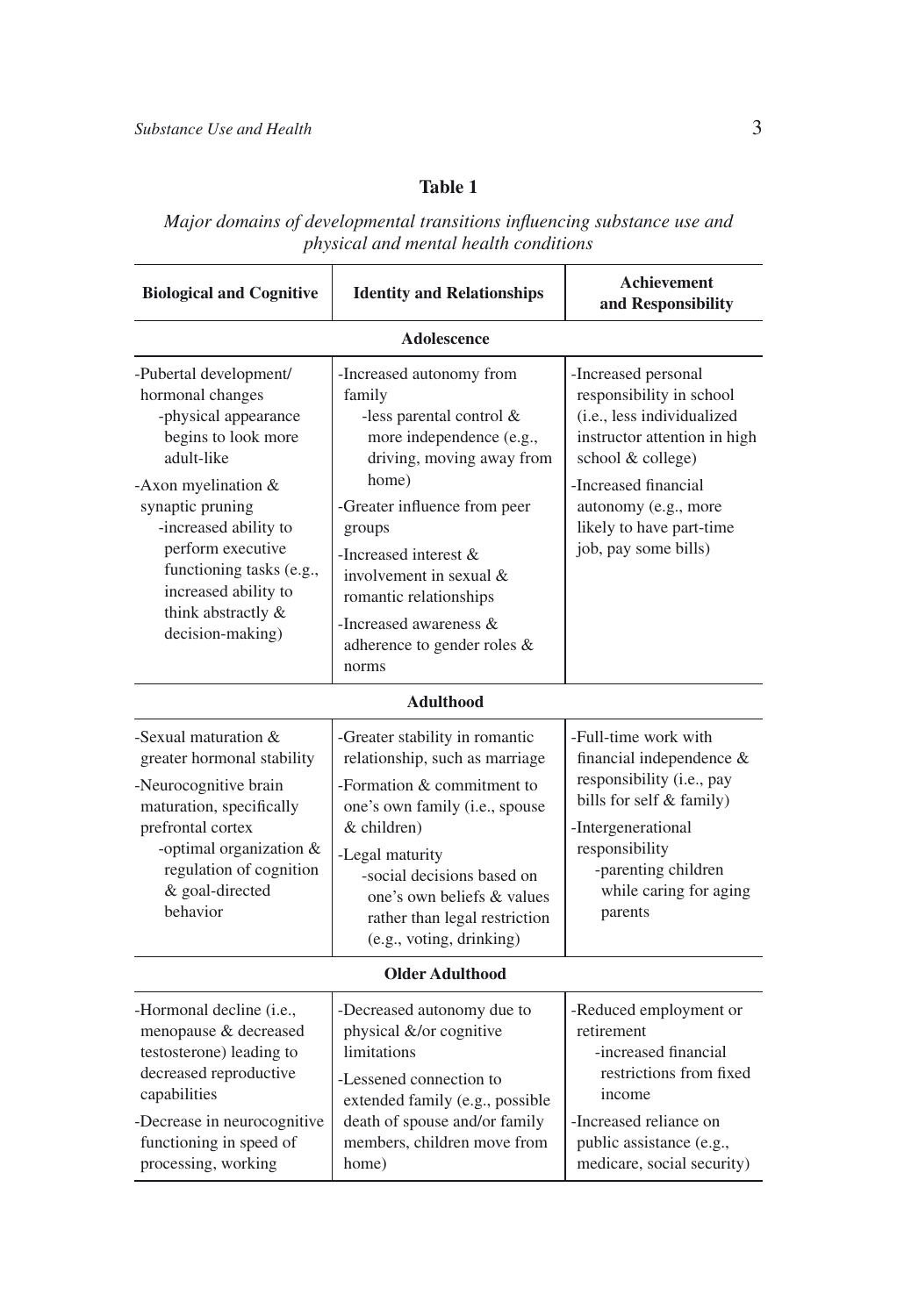#### **Developmental Framework and Life Stages**

Focal to the current review is the integration of studies across developmental periods which link substance use and health conditions. Biogenetic, psychological, and sociocultural factors vary in influence depending upon proximal (e.g., family, peer group, work setting) and distal (e.g., broader cultural, sociohistorical events such as wars or economic recession) contextual events over the lifespan.<sup>9-12</sup> By placing the current literature within a developmentalcontextual framework, we highlight what Bronfenbrenner<sup>10</sup> terms "ecological transitions." These transitions are characterized as "whenever a person's position in the ecological environment is altered as a result of change in role, setting, or both."10 We have organized the reviewed studies based on life stages marked by major developmental transitions. While specific age groupings may vary somewhat from study to study, the majority of research investigates substance involvement within one of three seminal life stages: *adolescence*, *adulthood*, and *older adulthood*. Table 1 summarizes examples from principal domains of developmental transitions relevant to each of the three life stages.

### **Substance Use Patterns**

Large epidemiological surveys have shown alcohol, tobacco (i.e., cigarettes), and marijuana have the highest prevalence rates across all age groups.13 Figure 1 shows the percentage of people endorsing use in the past year (2011) for alcohol, tobacco, marijuana, cocaine, methamphetamine, heroin, and prescription drug misuse (i.e., pain relievers, tranquilizers, stimulants, sedatives). In early adolescence, prevalence rates of marijuana use were higher than tobacco; however, this appears to change in later teen years. Early adulthood shows the greatest amount of substance involvement, especially alcohol use. And while older adults are less likely to report past year substance use than most of their younger counterparts, prevalence rates for alcohol use remain relatively high.

The Treatment Episode Data Set (TEDS)<sup>14</sup> presents US national-level data on demographic and substance abuse characteristics of admissions to treatment for abuse of alcohol and/or drugs. Figure 2 shows the distribution of primary substance of abuse reported at admission by age groups for treatment admissions in 2010. The majority of admissions are accounted for by four major substance groups: alcohol, marijuana, opiates, and cocaine. The remaining substances classified as "other" (methamphetamine, tran quilizers, sedatives, hallucinogens, PCP, inhalants, and "none specified") are grouped due to low prevalence rates, particularly among youths and older adults. Adolescents largely seek treatment for marijuana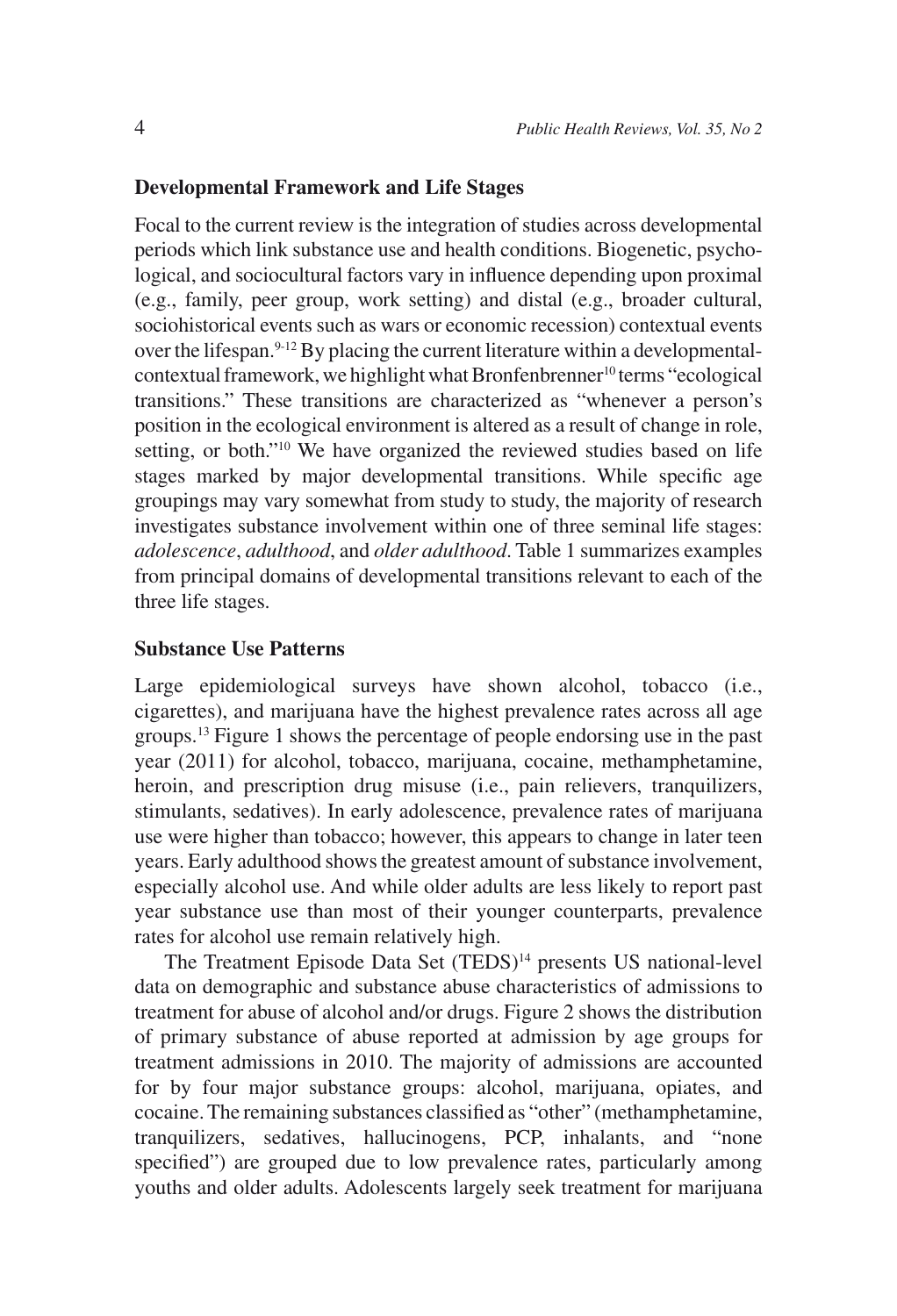use disorders, while older adults are largely in treatment for alcohol use disorders. The proportion of treatment admissions by drug group is most evenly distributed during adulthood.



**Fig. 1.** Past-year substance use by age**.**

**Source:** Data from National Survey on Drug Use and Health 2011, N=58,397.13



Fig. 2. Treatment admissions by age at admission and according to primary substance of abuse.

**Source:** Results from Treatment Episode Data Set (TEDS) 2010, N=1,820,737.14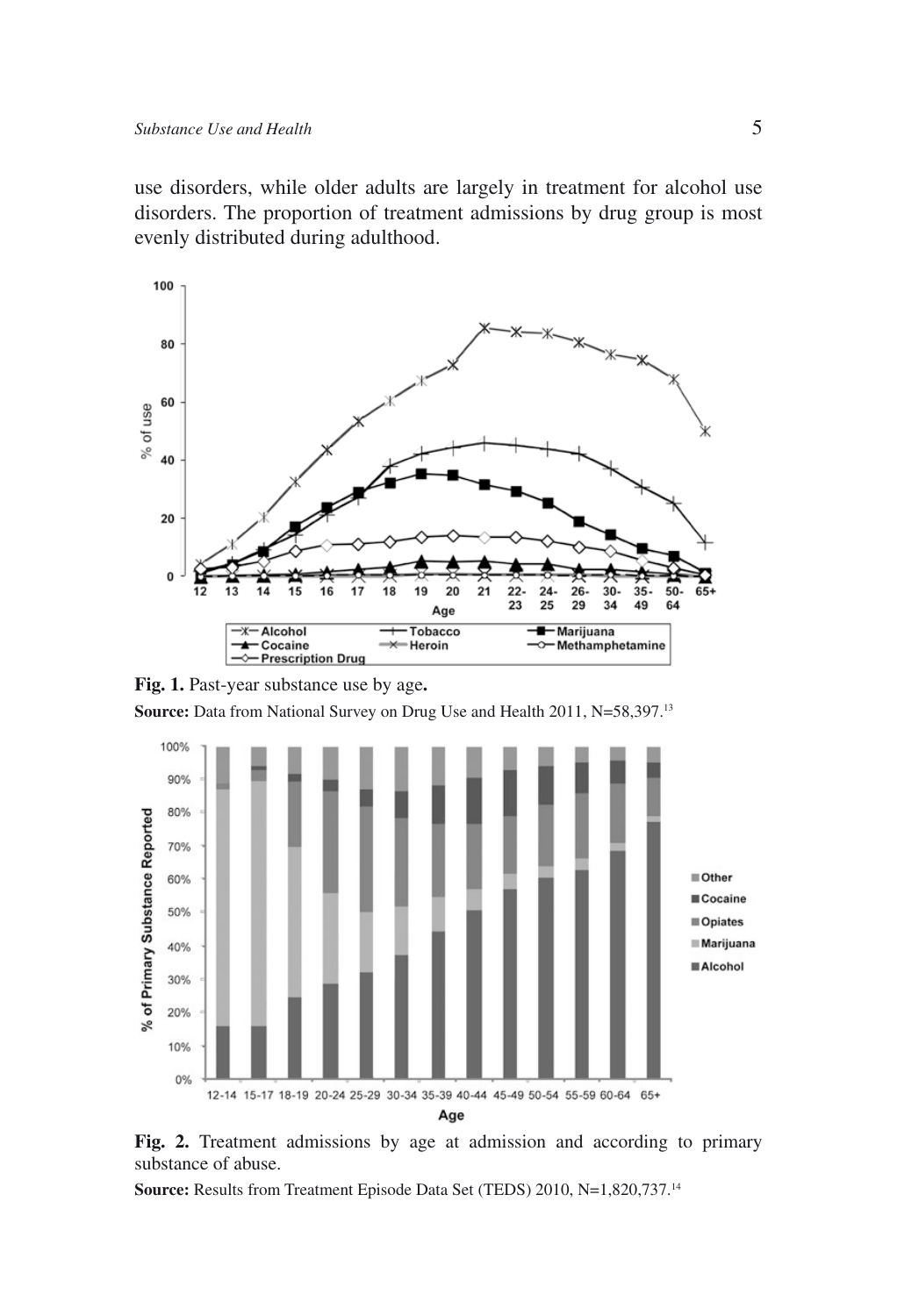Of the almost two million treatment admissions reported by TEDS,<sup>14</sup> less than 40,000 were accounted for by those 60 or over. While many adults "mature out" of heavy drinking and illicit drug use during the second half of life,15 prevalence rates among older adults are also affected by higher mortality rates among drug users. Epidemiological surveys are not based on longitudinal data sets and therefore do not track the course of drug involvement over time. Hser and colleagues' 33-year follow-up study of narcotics addicts showed high rates of mortality among drug users, most commonly attributed to accidental poisoning or overdose.16 Premature mortality is believed to be a function of substance use and lifestyle.

#### **DISCUSSION**

Table 2 summarizes the substances and associated health conditions that are most prominently featured in the literature. Again, while not exhaustive lists, the mental and physical health problems highlighted here represent areas we believe are of great public health importance.

# **Adolescence**

Although legal and practical barriers are most restrictive for teen users, substance use remains an area of concern due to the potentially hazardous short- and long-term consequences. The leading cause of accidental injury and death (e.g., automobile accidents, suicide) among adolescents is precipitated by substance use.<sup>17</sup> Maladaptive behavioral patterns associated with later physical and mental health problems are formed and consolidated during this time.<sup>18-20</sup> Thus, examination of substance use and outcomes among adolescents can help tailor interventions and maximize long-term benefits.

### *Physical Health/Medical Conditions*

Adolescence is a period marked by significant developmental changes. As such, even moderate substance use can cause harm. Behaviors associated with drinking and drug use in teens contribute to increased risk for injury and violence.21 US national survey results indicate that within the month prior to survey, 24.1 percent of high school students reported being a passenger in a car when the driver had been drinking and 8.2 percent reported having driven a car themselves after consuming alcohol.<sup>21</sup> An examination of older adolescents revealed that one in six college students reported drugged driving (i.e., illicit drugs or prescription drugs used non-medically) in the past year.<sup>22</sup> The combination of limited driving experience and impaired motor skills results in increased rates of injuries and fatalities from traffic accidents.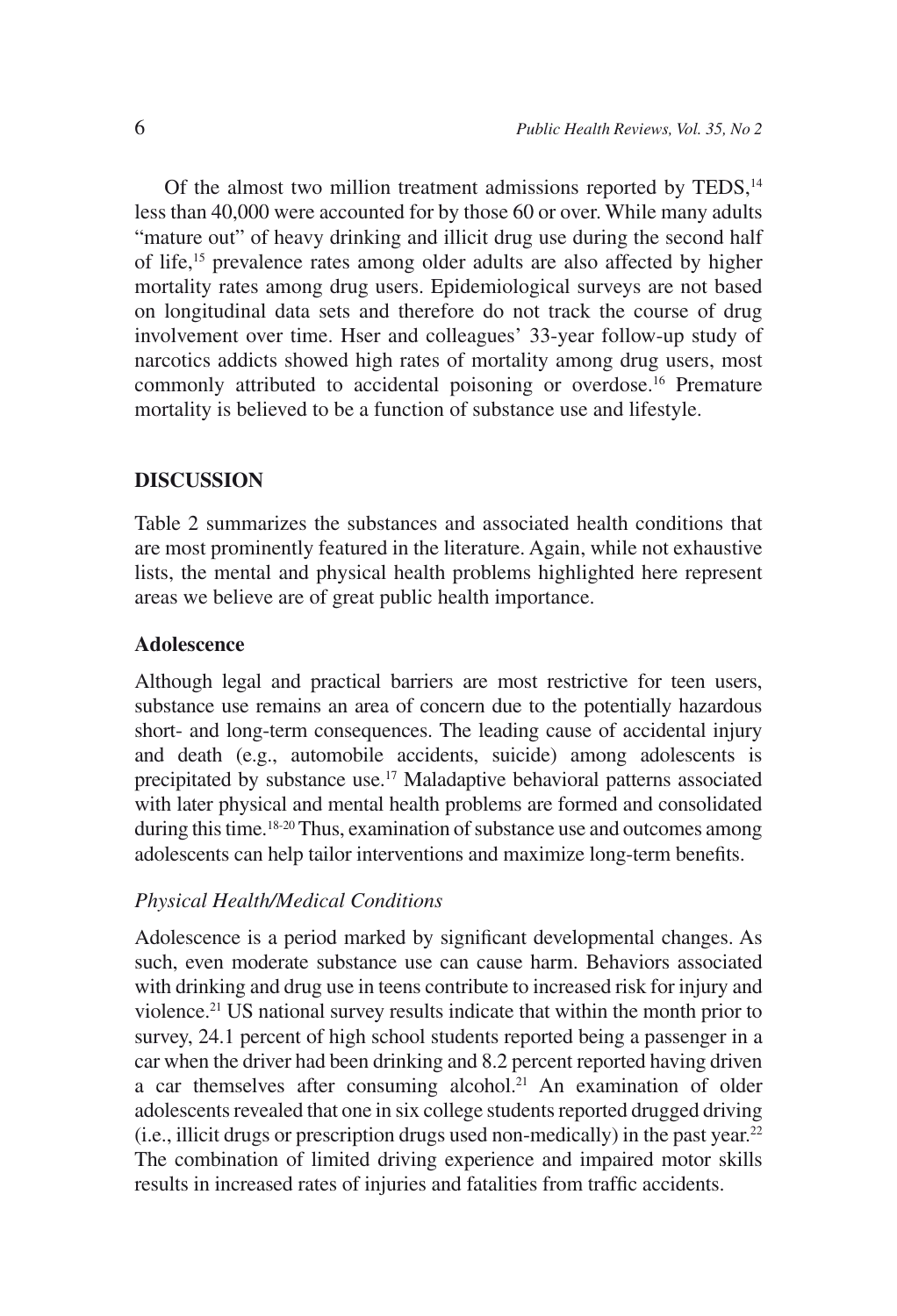# **Table 2**

*Summary substance use patterns and associated mental and physical health conditions by life stage*

| <b>Substance Use</b>                                                                                                                                                    | Physical/<br><b>Medical Conditions</b>                                                                                                                                                                                                                                      | <b>Mental Health/</b><br><b>Psychiatric Disorders</b>                                                                                                                                                                                                                       |  |
|-------------------------------------------------------------------------------------------------------------------------------------------------------------------------|-----------------------------------------------------------------------------------------------------------------------------------------------------------------------------------------------------------------------------------------------------------------------------|-----------------------------------------------------------------------------------------------------------------------------------------------------------------------------------------------------------------------------------------------------------------------------|--|
| <b>Adolescence</b>                                                                                                                                                      |                                                                                                                                                                                                                                                                             |                                                                                                                                                                                                                                                                             |  |
| Alcohol<br>Marijuana<br>Tobacco<br><b>Inhalants</b><br>Psychotherapeutic Drugs<br>Amphetamines<br>Opioids/Pain Relievers                                                | Accidental Injury<br><b>Automobile Accidents</b><br>Physical/Sexual Violence<br>Poisoning/Overdose<br><b>Sexually Transmitted</b>                                                                                                                                           | Suicidal Ideation/Behaviors<br><b>Internalizing Disorders</b><br>Depression<br>Anxiety<br><b>Externalizing Disorders</b><br><b>Oppositional Defiant Disorder</b><br>Attention Deficit/<br><b>Hyperactivity Disorder</b><br><b>Conduct Disorder</b>                          |  |
|                                                                                                                                                                         | <b>Diseases</b><br><b>Respiratory Problems</b><br>Asthma<br>Pain-Related Diagnoses                                                                                                                                                                                          |                                                                                                                                                                                                                                                                             |  |
| <b>Adulthood</b>                                                                                                                                                        |                                                                                                                                                                                                                                                                             |                                                                                                                                                                                                                                                                             |  |
| Alcohol<br>Marijuana<br>Tobacco<br>Psychotherapeutic Drugs<br>Opioids/Pain Relievers<br>Tranquilizers/<br>Benzodiazepines<br>Cocaine/Crack<br>Heroin<br>Methamphetamine | Poisoning/Overdose<br><b>Sexually Transmitted</b><br><b>Diseases</b><br>Cancers<br>Heart Disease/<br>Hypertension/Stroke<br>Reproductive Morbidity/<br><b>Fetal Damage</b><br><b>Diabetes</b><br><b>Respiratory Problems</b><br>Asthma<br>Infection<br>Liver Damage/Disease | Suicidal Ideation/Behaviors<br><b>Mood Disorders</b><br>Depression<br>Bipolar I & II<br><b>Anxiety Disorders</b><br>Panic Disorder<br>Post-traumatic Stress Disorder<br>Social & Specific Phobias<br><b>Generalized Anxiety Disorder</b><br>Antisocial Personality Disorder |  |
| <b>Older Adulthood</b>                                                                                                                                                  |                                                                                                                                                                                                                                                                             |                                                                                                                                                                                                                                                                             |  |
| Alcohol                                                                                                                                                                 | Accidental Injury                                                                                                                                                                                                                                                           | Suicidal Ideation/Behaviors                                                                                                                                                                                                                                                 |  |
| Psychotherapeutic Drugs<br>Opioids/Pain Relievers<br>Sedatives/<br>Benzodiazepines<br>Amphetamines                                                                      | Cirrhosis<br>Heart Attack/Stroke<br>Insomnia<br>Cancers                                                                                                                                                                                                                     | Depression/Bereavement<br><b>Anxiety Disorders</b><br>Social & Specific Phobias<br><b>Generalized Anxiety Disorder</b><br>Dementia/Wernicke-Korsakoff                                                                                                                       |  |
| Marijuana<br>Tobacco                                                                                                                                                    | Diabetes                                                                                                                                                                                                                                                                    | Syndrome<br>Insomnia                                                                                                                                                                                                                                                        |  |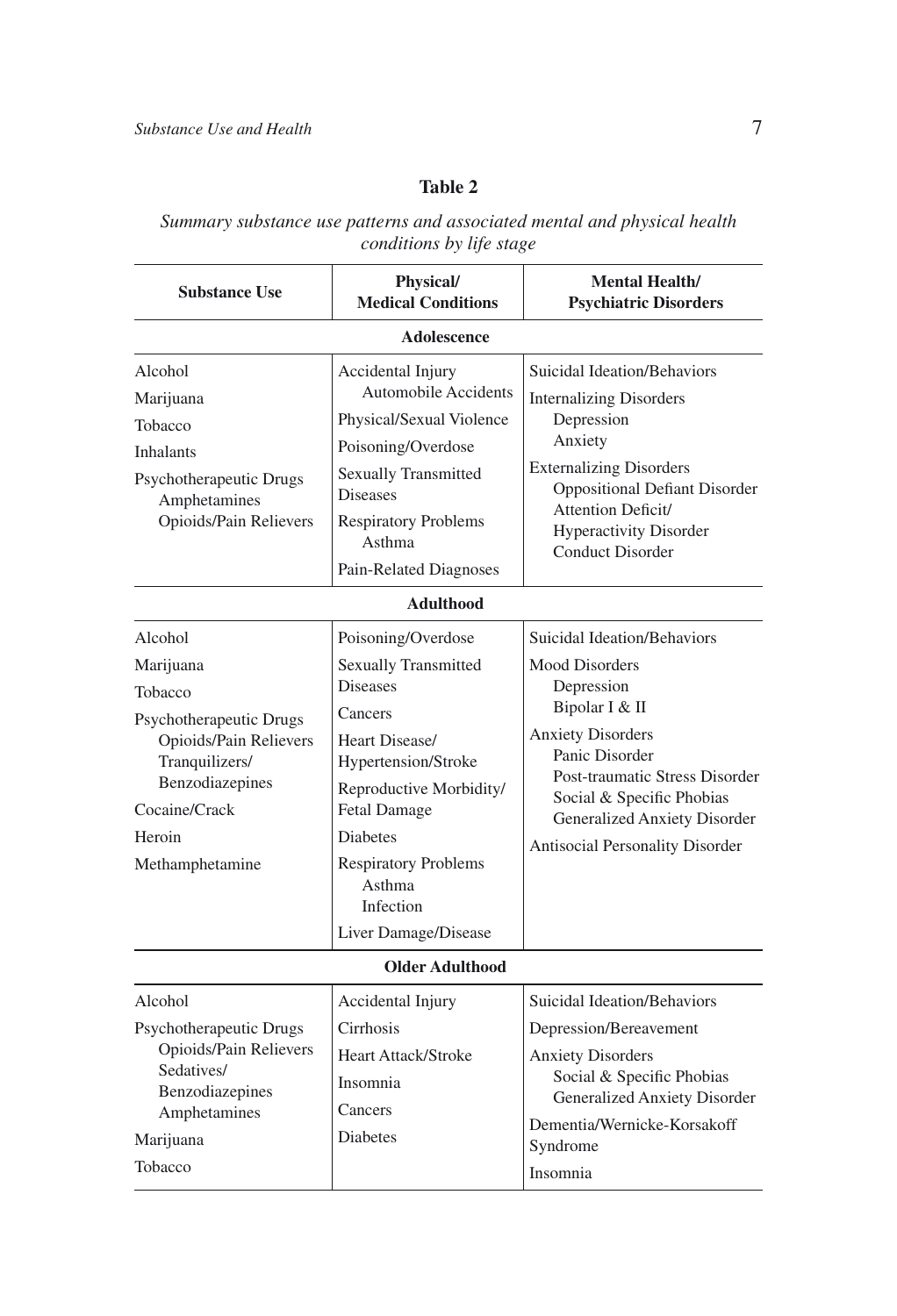Substance using adolescents also frequently engage in risky sexual behaviors.23,24 Among sexually active high school students, 22.1 percent report having used drugs or alcohol prior to their most recent sexual intercourse.24 Consequently, substance use and corresponding risky sexual behaviors have shown consistently strong associations with sexually transmitted diseases (STDs) among teens.<sup>23,25,26</sup> Unprotected sex and history of sex with multiple partners is more likely among both social and chronic substance users well into late adolescence.<sup>27-29</sup> Recent Centers for Disease Control and Prevention (CDC) data<sup>24</sup> show the magnitude of this risk, with young people accounting for over a quarter of new HIV infection cases; almost 60 percent of those infected did not know their HIV status. Yan and  $\text{colleagues}^{30}$  examined the relationship between substance use and HIV/ STD-related sexual risk behaviors more closely. In their national sample of sexually active teens living in rural US settings, they found that smoking three or more days in the past month was significantly associated with not using condoms. Recent and lifetime drug and alcohol use were related to having multiple sexual partners. It appears that substance use and risky sexual behavior represent part of a constellation of reckless behaviors, some of which are normative while others are the result of social deficits.<sup>30,31</sup>

Adolescents diagnosed with an SUD show more acute and potentially chronic health problems than teens without SUD. Nonmedical use of prescription drugs and over-the-counter medications accounted for approximately half of emergency department (ED) visits for drug abuse or misuse in the US in 2011; among youth aged 12-17, the proportion of those seeking emergency medical care due to pharmaceutical misuse exceeds that of alcohol (301 ED visits versus 160 ED visits per 100,000 population).<sup>32</sup> The risk for substantial harm is increased when medications are abused with one another and/or alcohol.

Specific, chronic health problems can be difficult to detect in a younger population; however, Mertens, Flisher, Fleming and Weisner<sup>33</sup> found that prevalence rates for one-fourth of the comorbid medical conditions examined were greater among substance-using teens. In particular, asthma and pain-related diagnoses surfaced as common and costly health conditions among the patient group. Myers and Brown<sup>34,35</sup> found that independent of other drug involvement, respiratory problems continued from two to four years after substance abuse treatment for adolescent smokers. Although definitive causal relationships across medical conditions are difficult to discern, continued substance involvement can exacerbate symptoms, and for some, lead to more severe, life-threatening disorders.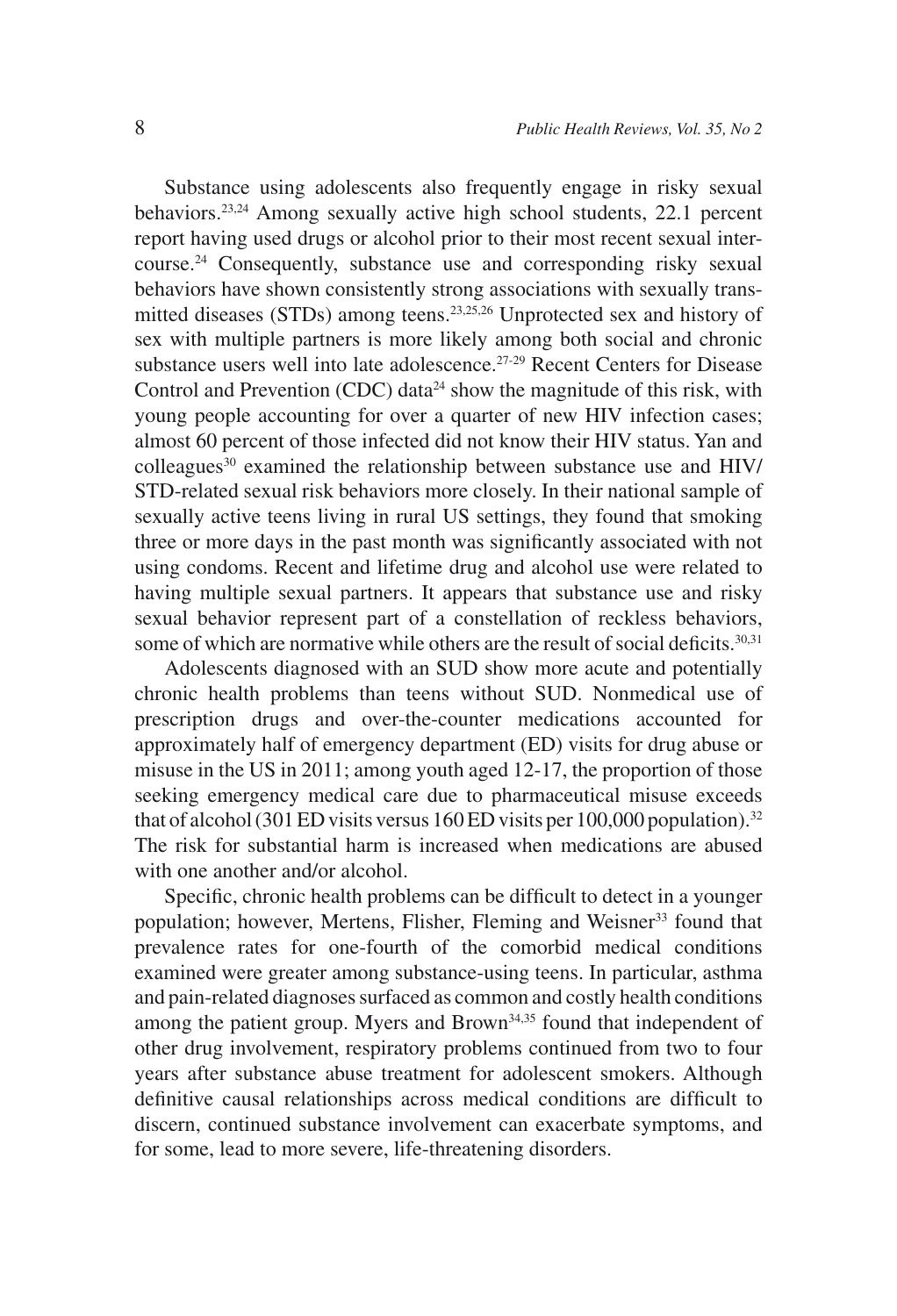#### *Mental Health/Psychiatric Disorders*

Suicidal thoughts and behaviors directly link mental health to physical well-being. Suicide is the third leading cause of death among American youth age 10-19.<sup>36,37</sup> Although substance use is not always the "cause" of suicidal ideation or attempts, it is a significant risk factor.<sup>38</sup> Teens with SUDs have been found to be about three times more likely to make a suicide attempt as compared to non-drug-using adolescents.39 In a study examining data from a community sample of youth, suicide attempts were strongly associated with alcohol abuse and dependence, even after controlling for depression.40 These findings highlight the need to better understand the role that substance use and abuse plays in suicidal thoughts and actions, both in the presence and absence of mental health conditions.

Among clinical samples, high rates of comorbidity exist during adolescence.41 Approximately 70-80 percent of youths presenting to treatment are dually diagnosed.<sup>42</sup> Comorbidity patterns, however, vary by substance type, severity of SUD, and psychiatric disorder.<sup>43</sup> For instance, while internalizing disorders (e.g., anxiety, depression) are prevalent in both clinical and general adolescent populations,<sup>44,45</sup> many studies indicate gender differences in co-occurrence for mood disorders. Specifically, rates of depression are higher for girls than boys with SUDs.43,46-48 Shrier and colleagues<sup>49</sup> examined this further by assessing psychiatric symptoms among youth with sub-diagnostic substance use problems within a primary care setting. They found that girls exhibiting substance use problems were more likely to report symptoms of mood disturbance. Anxiety symptomology has been found to be highly prevalent for both adolescent boys and girls with diagnostic or problematic use,<sup>43,49</sup> with about seven percent of youths with an SUD meeting criteria for any anxiety disorder within the past year.<sup>43</sup>

While the exact sequencing of psychiatric symptoms and substance use can vary by individual, there is some evidence that externalizing disorders typically precede SUDs.<sup>50-53</sup> Disorders such as Oppositional Defiant Disorder (ODD), Conduct Disorder (CD), and Attention Deficit/ Hyperactivity Disorder (ADHD) are characterized by their childhood or adolescent onset and constellation of disruptive and maladaptive behaviors.<sup>54</sup> Externalizing symptoms have been associated with sub-diagnostic drug and alcohol use for both male and female adolescents,<sup>49,51</sup> suggesting an association between behavioral disturbance and problematic use prior to full SUD criteria. However, epidemiologic data indicate that SUDs are associated with greater odds of comorbid CD and ODD.<sup>43</sup> Taken together, the evidence suggests the co-occurrence of substance use, problematic or diagnostic, and socially harmful behaviors may be interacting and possibly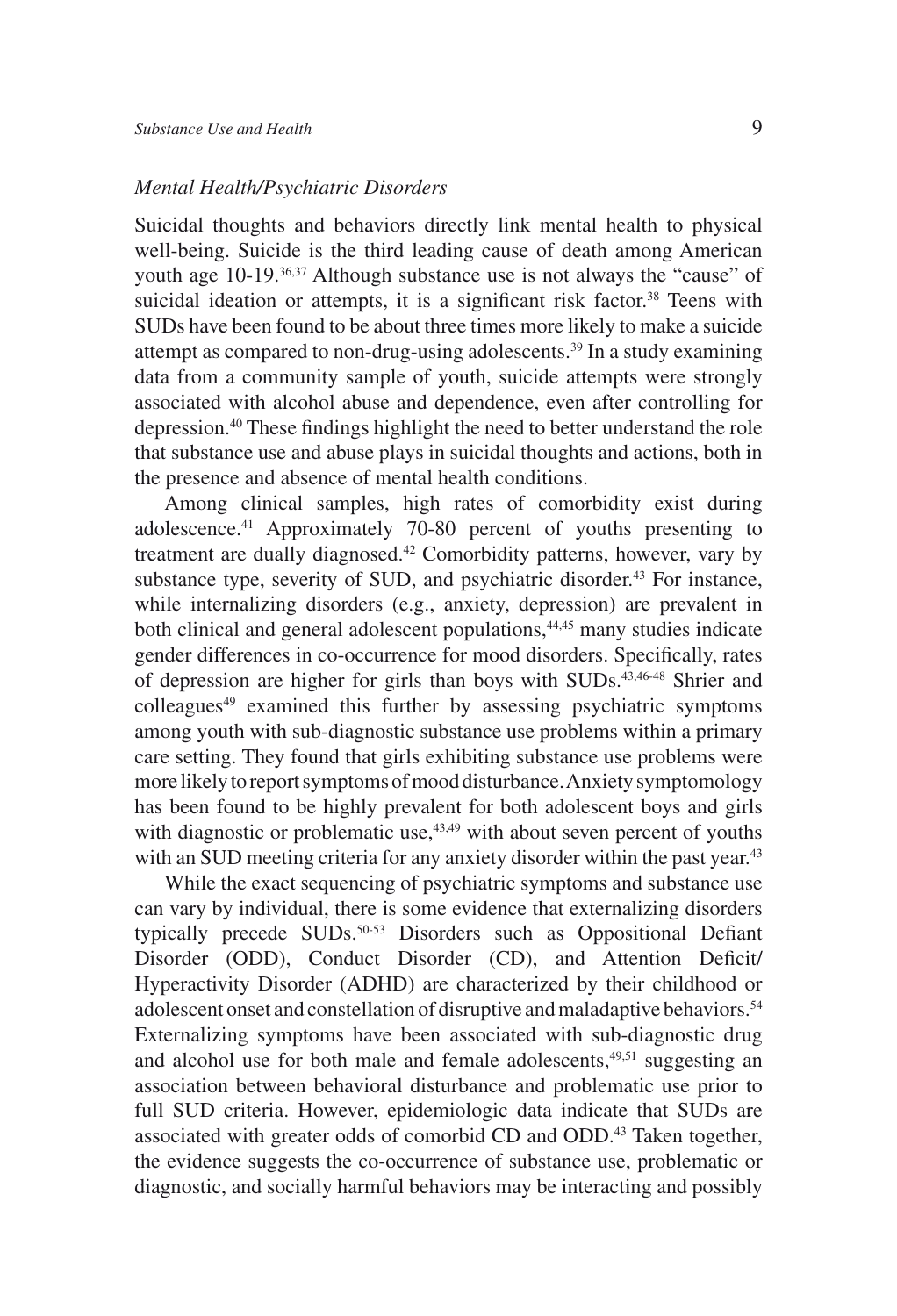exacerbating one another.<sup>43,55</sup> While limited social responsibilities during adolescence may restrict the impact of these behaviors, the combination of ongoing substance involvement and maladaptive behavior can set the stage for greater impairment as youth move into adulthood.

### **Adulthood**

Referring once again to Bronfenbrenner's<sup>10</sup> developmental framework, the ecological transition from adolescence to adulthood is marked by profound changes. Prevalence rates for drugs and alcohol increase during late adolescence;17 however, most individuals transition out of this drinking and drug use pattern.56,57 The multilevel developmental contextual approach recognizes that a move into SUD is influenced by multiple factors within a dynamic, probabilistic process.58

### *Physical Health/Medical Conditions*

The impact of SUDs on physical health is most easily seen in terms of acute effects. Intoxication, misuse, and overdose can be life-threatening and result in medical emergencies. In 2011, the majority of ED visits in the US related to illicit drugs was accounted for by adults  $(21-64 \text{ years})$ .<sup>32</sup> Young adults had the highest rates of medical emergencies involving marijuana, heroin, and amphetamine/methamphetamines in comparison to other age groups. However, a recent morbidity and mortality report reveals that opioid analgesic poisoning was related to more deaths than heroin or cocaine, the majority of which were aged 35-54.59 Prescription medication misuse poses as much of a threat to health as traditional street drugs. Unfortunately, the consequences of non-medical use of prescription drugs may continue to rise as the younger generations with access to pharmaceuticals ages and social acceptance of medication sharing continues.

In addition to acute problems, SUDs can result in general health deterioration and specific, ongoing conditions. In a 14-year prospective study of young adults reporting "good" or better health at intake, baseline hard drug use was significantly associated with subsequent self-rated health decline as compared to never using.<sup>60</sup> They found even if drug use stopped, the decline continued. The authors identified tobacco use as a significant factor for lack of restored health. These results are consistent with national studies in which 77-93 percent of clients in SUD treatment settings use tobacco products<sup>61</sup> and over 50 percent die of tobacco-related causes.<sup>62</sup> The combination of multiple substances substantially increases the risk for health problems. For instance, while cancers of the mouth and throat are seven and six times greater for tobacco and alcohol users respectively, the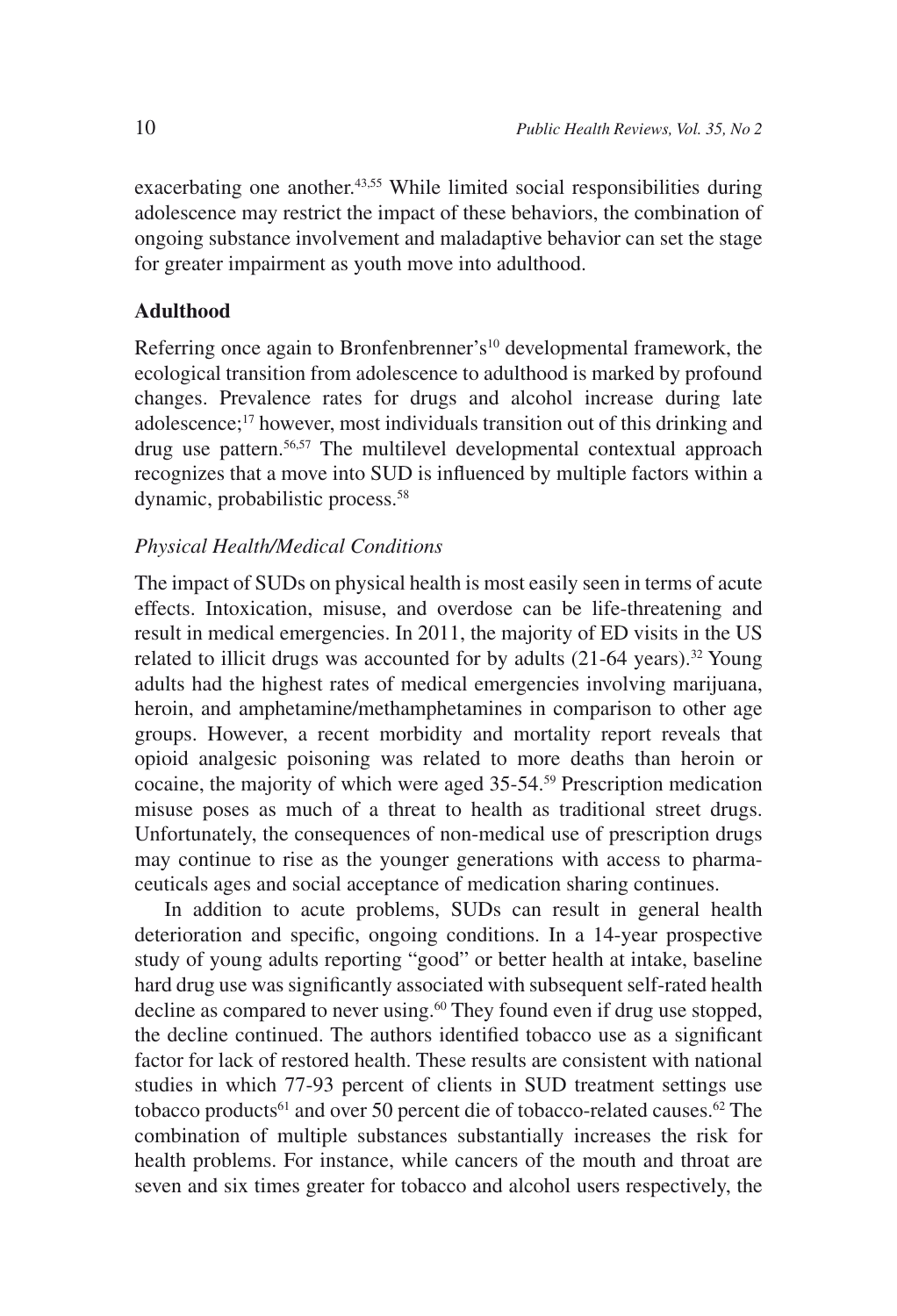risk is 38 times more for those who use both substances.<sup>63</sup> Cigarette smoking in particular has been linked to 90 percent of all cases of lung cancer and accounts for approximately one-third of all cancer deaths.<sup>64</sup> While the research regarding marijuana smoking and lung cancer remains inconclusive,<sup>65</sup> there is evidence for increased risk of respiratory illnesses among regular marijuana smokers.<sup>66,67</sup>

Several substances (e.g., alcohol, tobacco, heroin, prescription stimulants, methamphetamine) have been linked to increased risk for cardiovascular problems and heart disease.<sup>64</sup> As a stimulant, cocaine immediately and directly impacts blood pressure; thus, the resulting increased risk for heart attack and cardiac arrest seems an obvious one.<sup>64,68</sup> There is, however, a strong and consistent relationship between long-term alcohol use and hypertension as well.<sup>69-71</sup> In fact, heavy drinking is purported to be the most common cause of secondary hypertension.<sup>72,73</sup> Although it appears these effects are often reversible with sustained abstinence, blood pressure quickly returns to elevated levels upon relapse.73,74 Over time, continued use and hypertension increase the risk for cereborvascular accidents, with binge drinking being a significant risk factor for all subtypes of stroke.75 The physical and mental impairment from stroke is potentially large and irreversible; thus, cardiovascular health is an important issue in individual and public health.

Substance use also increases risk for infectious disease. Drug and needle sharing practices can lead to infection of HIV, hepatitis C (HCV), and other blood-borne pathogens. Injection drug users (IDUs) are the highest risk group for acquiring HCV; approximately 70 to 80 percent of new HCV cases in the US each year are among IDUs.76-78 Similarly, injection drug use, both directly and indirectly, is a significant contributor to the spread of HIV. More than one-third of AIDS cases in the US are due to IDUs, people who have sex with IDUs, and children born to mothers who have contracted HIV through drug use practices.<sup>79</sup> HIV and HCV infection rates specifically among crack cocaine users is also accounted for by sharing of pipes among users with open mouth sores, increased risky sexual behavior, and sex work (i.e., trading sex for crack or money). $80-82$ Similarly, methamphetamine use, whether injected, snorted, or smoked, is associated with increased risk for HIV and other STDs, particularly among men who have sex with men.<sup>83</sup> Regardless of sexual orientation, however, sexual risk practices such as reduced condom use, being high during sex, and having multiple sexual partners is prevalent among methamphetamine users.<sup>84,85</sup> Once contracted, the course of sexually transmitted infectious disease carries with it a long-term, cost-heavy burden for treatment.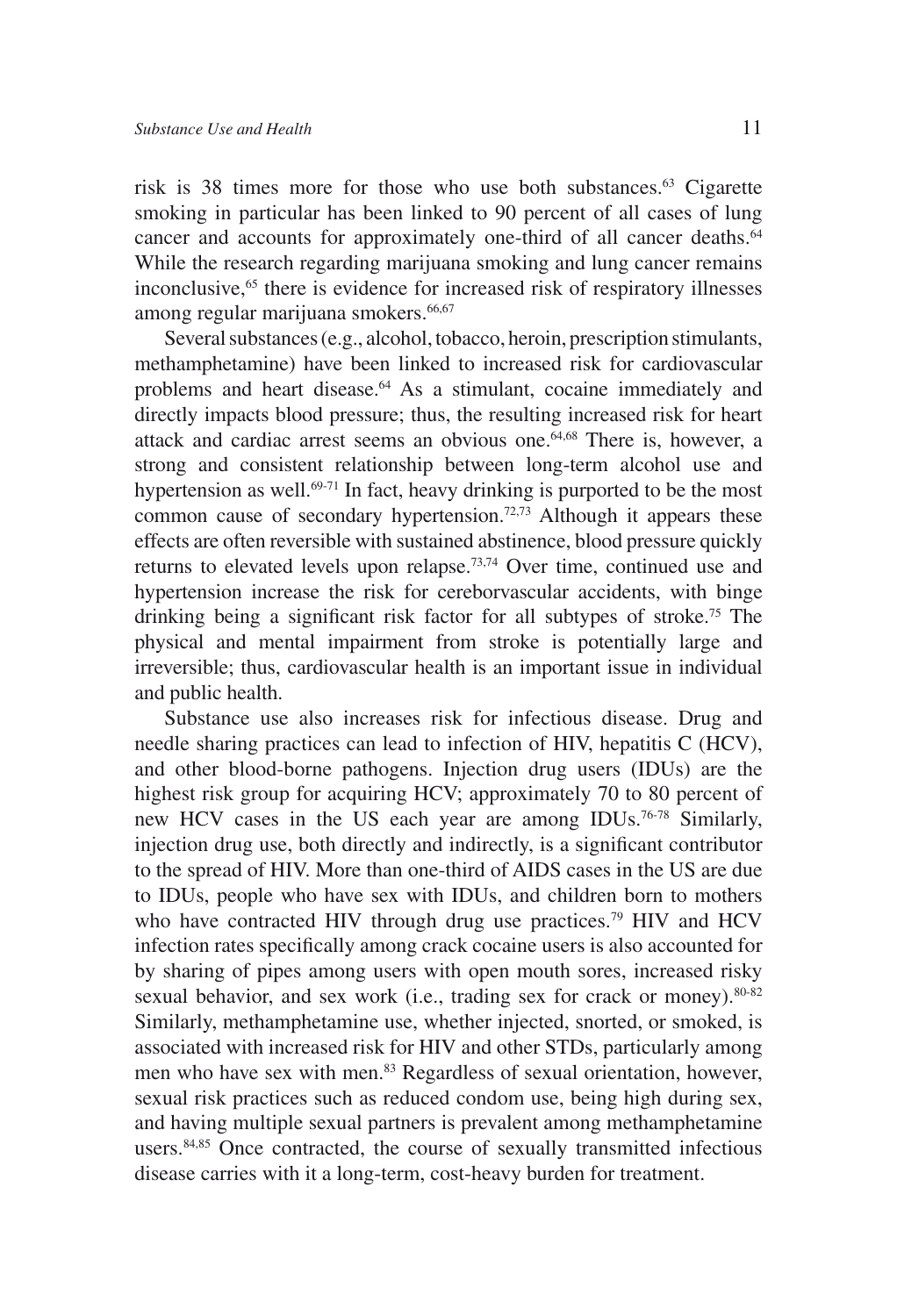### *Mental Health/Psychiatric Disorders*

Adults diagnosed with an SUD and comorbid mental health disorder are at increased risk for poor health, social dysfunction, incarceration, poverty, and homelessness.<sup>86,87</sup> Anxiety disorders represent some of the most commonly co-occurring disorders, with significant associations between any anxiety disorder and any drug dependence.<sup>88-90</sup> Among the general US population, 30 percent of those meeting criteria for any lifetime drug use disorder had at least one anxiety disorder.<sup>88</sup> In particular, sedative, opioid, and tranquilizer use disorders have shown a strong association with anxiety disorders.<sup>90,91</sup> Women have demonstrated greater comorbidity between these specific SUDs and anxiety disorders, especially social and specific phobias.88,91 Although epidemiologic surveys cannot definitively support the self-medication hypothesis, some speculate that the calming effects of these drugs play a role in their link to comorbid anxiety.

Although post-traumatic stress disorder (PTSD) is also classified as an anxiety disorder, its fundamental component of resulting from a traumatic event sets it apart. The lifetime prevalence of PTSD in the general population is estimated to be less than eight percent; $92,93$  however, the lifetime prevalence rate of PTSD among adults with a drug or alcohol use disorder ranges from a quarter to a half in clinical samples.<sup>94,95</sup> The relationship between trauma and SUDs is believed to be bidirectional. Heavy drug and alcohol use places individuals at risk for victimization; and conversely, those who have experienced a traumatic event often cope with the symptoms (e.g., insomnia, hyperarousal, intrusive thoughts) by using drugs and alcohol. $90,96,97$  Ouimette and colleagues<sup>97</sup> demonstrated the impact that PTSD symptoms and substance use have on one another by monitoring dually diagnosed out-patients for 26 weeks. Results indicated that PTSD symptoms and alcohol and cocaine symptoms fluctuated concurrently week to week. These findings and high rates of comorbidity speak to the need for assessments and treatments that address both.

Mood disorders, including major depressive disorder (MDD) and bipolar I and II, have consistently demonstrated most common co-occurrence with SUDs among adults.<sup>88,90,98,99</sup> Individuals meeting criteria for MDD are approximately twice as likely to have SUD as those with no mood disorder diagnosis.90,98,100,101 The risk of a comorbid SUD is even greater among those with bipolar disorder, with estimates indicating a seven times greater likelihood.<sup>90</sup> In a 20-year prospective study by Merikangas and colleagues,<sup>102</sup> results indicated that people who reported symptoms of mania, but did not meet full diagnostic criteria for bipolar I or II, were at an increased risk for developing an alcohol use disorder. Furthermore, those diagnosed as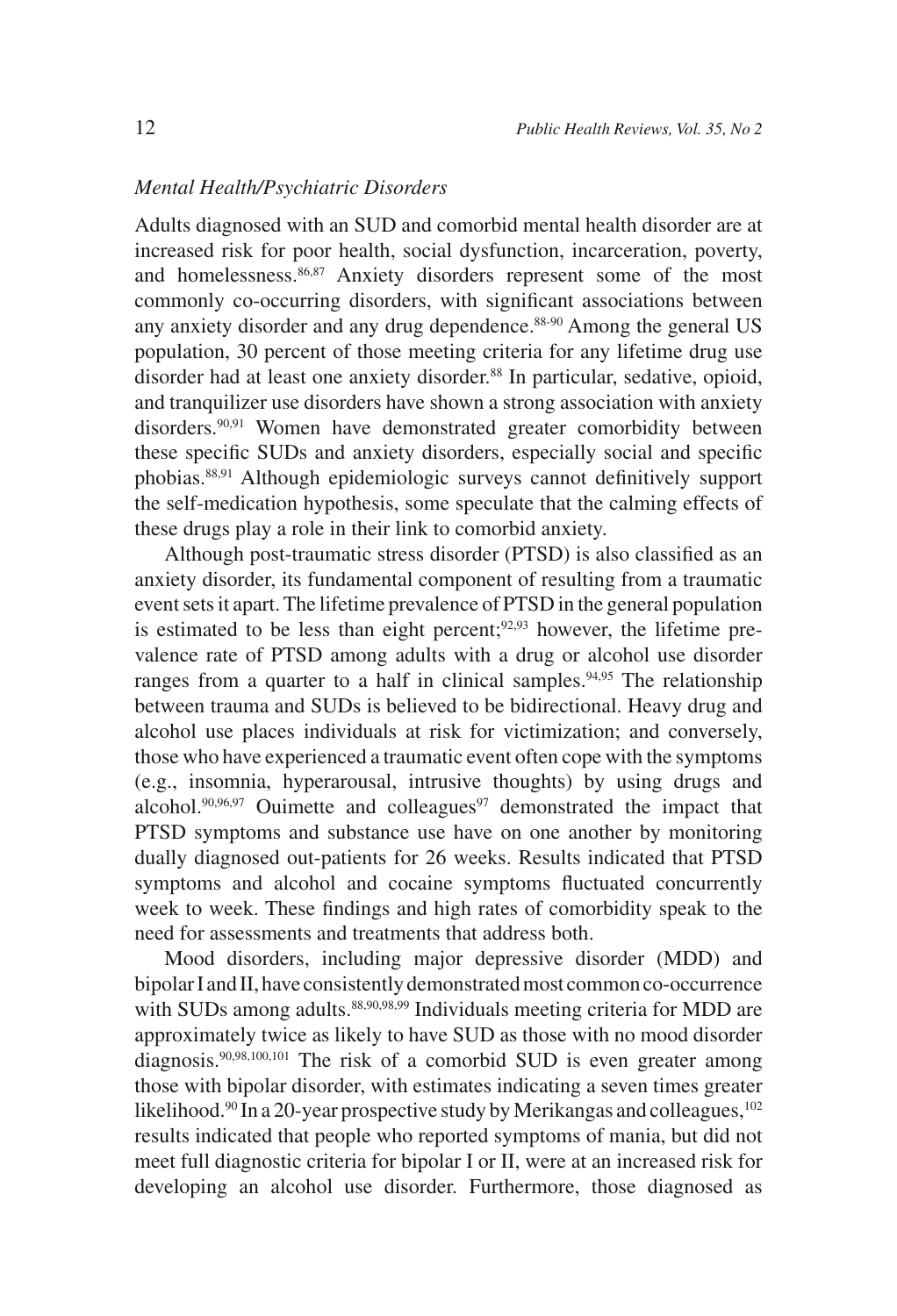bipolar II showed even greater risk for developing an alcohol use disorder or benzodiazepine use problem. Of particular concern is the increased risk for suicide attempts and completion within this population.<sup>103</sup> The stronger association between mood disorders and SUDs among women has potentially grave implications beyond the individual.<sup>88</sup> Mental health status and associated impairment can affect child rearing and the family environment when mothers suffer from comorbidity.104

Antisocial personality disorder (ASPD) is commonly discussed in the literature because of its significant and consistent relationship with SUDs.<sup>88,105</sup> ASPD is more often diagnosed in men and is defined by a failure to conform to social norms and a persistent disregard for the rights of others.54 Compared to the general public, prevalence rates of ASPD are higher among prisoners and those in drug and alcohol treatment settings.<sup>106,107</sup> The co-occurrence of these disorders is associated with greater severity and poorer prognosis; substance use is initiated earlier and the progression into dependence occurs more quickly.108 Substance use combined with the pervasive impulsivity and aggression characteristic of ASPD can result in problematic family relationships and increased recidivism among those who have been criminally convicted.<sup>106,109</sup> Treating ASPD patients is often challenging. Establishing a good therapeutic alliance is difficult and many refuse services or terminate early unless required by an external source (e.g., condition of parole).110 The transition into later adulthood for these individuals is likely to be a difficult one, with little positive social support and poor health.

### **Older Adulthood**

Although Bronfenbrenner's10 developmental framework focuses more on understanding how a child's interaction with the external world shapes internal processes and behaviors, ecological systems continue to influence functioning as adults age. Older adults tend to experience fewer traditional responsibilities, such as full-time employment or parenthood; however, the natural aging process brings other notable social, cognitive, and physiological challenges. And while substance use generally declines in later adulthood, even small amounts of drug and alcohol use can have serious consequences. Physical aging and commonly used medications can result in increased sensitivity to the effects of substance use,<sup>8,111</sup> elevating the risk for impairment and accidental death.<sup>112</sup>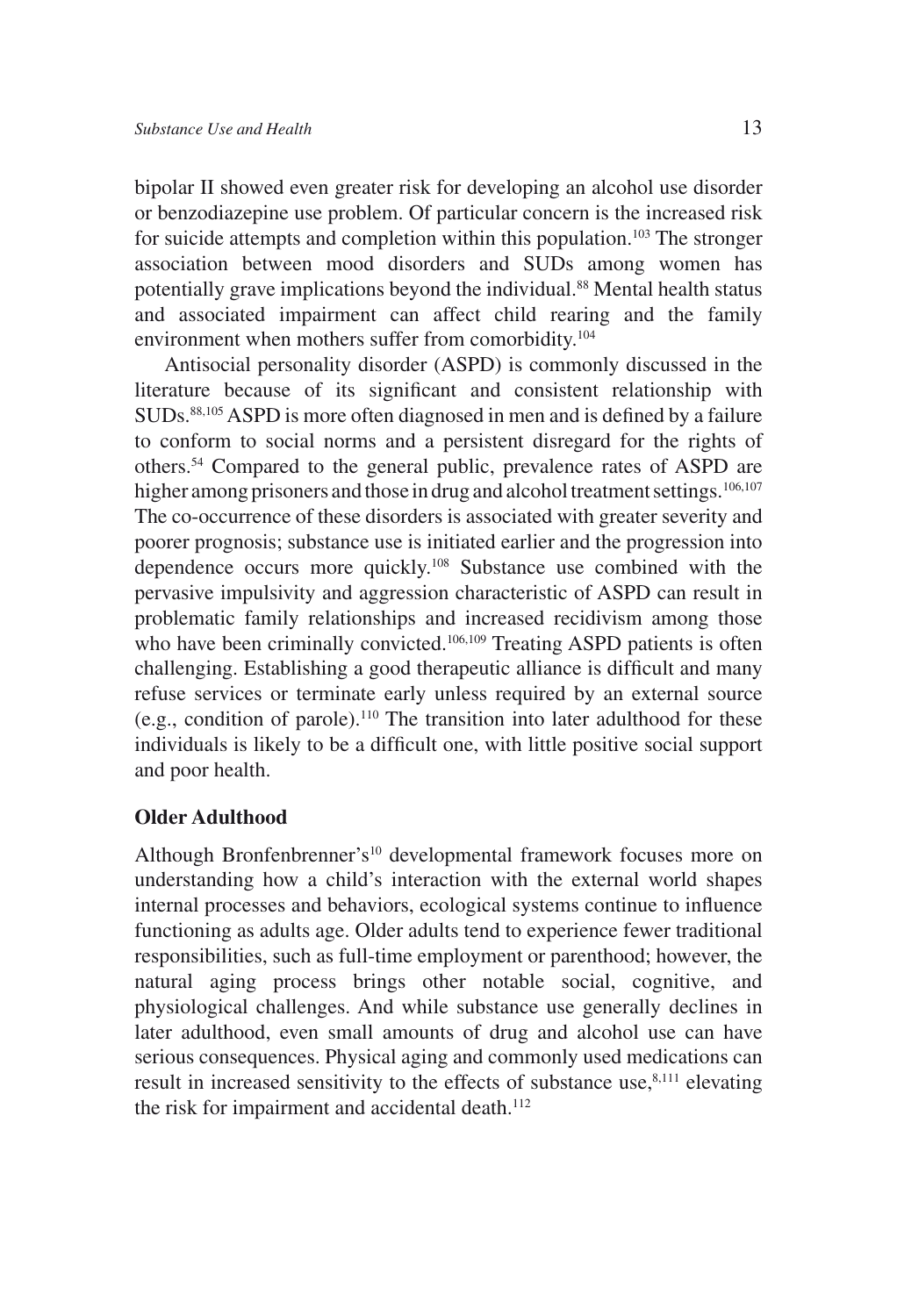### *Physical Health/Medical Conditions*

Substance use disorders in older adults may be a continuation of excessive drug and alcohol use initiated while younger, but for some, substance use begins during times of transition or loss. For instance, health declines that accompany older age may lead to reduced independence or associated pain; drug and alcohol use therefore provides an emotional escape from boredom and loneliness.113 Unfortunately, the combination of existing chronic conditions and substance use or misuse can result in exponentially negative effects on physical health.<sup>113,114</sup> Older adults are more likely to experience adverse events from psychoactive medications, and due to the increased likelihood of older adults being prescribed multiple medications, the risk for serious drug interactions is high and often requires emergency medical care.115-117 Additionally, prescription medication use, such as regular use or misuse of sedatives and benzodiazepines, has been associated with increased risk for falls in older populations.116,118 When alcohol is combined with prescription medications, the effects appear even more detrimental. In a national study of Medicare beneficiaries, heavy drinking more than doubled the risk for hip fractures.<sup>111</sup> All of these can lead to costly hospital admissions and lengthy stays.

The impact of drugs and alcohol on blood pressure and insulin production can greatly increase the risk for heart attack and stroke. In a population-based cohort study of cardiovascular health among older adults, nine-year follow-up data demonstrated modestly lowered risk for stroke among light drinkers; however, alcohol consumption greater than six drinks per week was associated with increased risk.<sup>119</sup> Although the relationship between cardiovascular health risks and alcohol use may be somewhat inconsistent, the link between tobacco use and heart and cerebrovascular disease is very clear, with smoking being a major risk factor in these leading causes of death among those 60 and over.<sup>120,121</sup> The increased prevalence of smoking and non-medical use of prescription drugs among older adults who drink more heavily places this group at high risk for premature death. Unfortunately, however, few interventions are tailored to older adults and may fail to address their specific needs and concerns.

Substance-using older adults are at increased risk for organ damage and various cancers. In particular, the ten-year risk for developing breast cancer among women age 60 and over is more than double than that of their 40-year-old counterparts; regular alcohol consumption and cigarette smoking are considered significant and controllable risk factors for the disease.122 Similarly for men, risk for colorectal and prostate cancer quickly increases with age, with substance involvement amplifying risk.<sup>120,122</sup>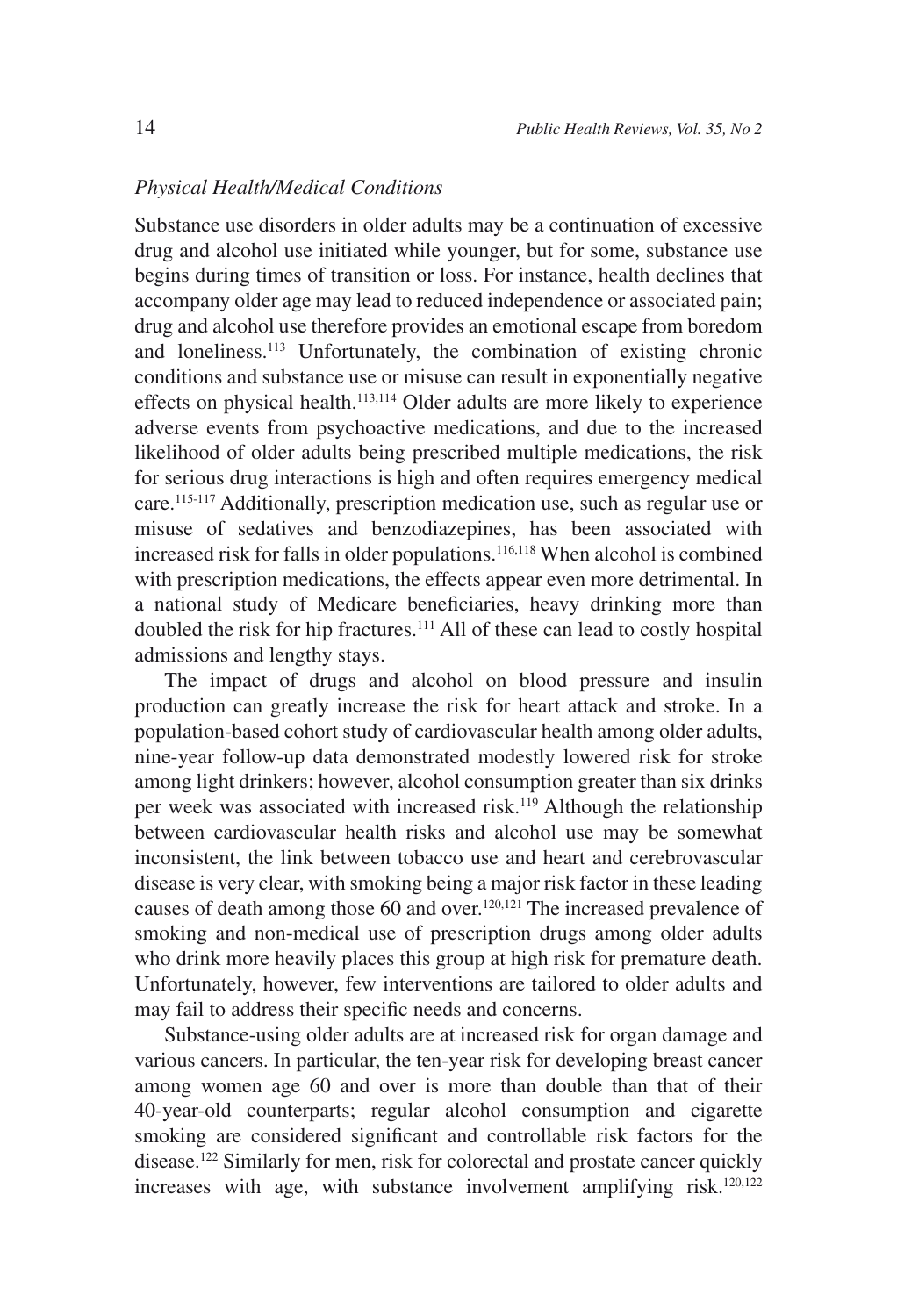Additionally, although women are more sensitive to the effects of long-term alcohol use, alcoholic men are approximately two to six times more likely to be diagnosed with cirrhosis in comparison with alcoholic women.<sup>123,124</sup> Thus, gender appears to be an important factor in determining the health needs of older adults.

#### *Mental Health/Psychiatric Disorders*

Mental health disorders are associated with significant disability in older adults. Mental capacity can compromise quality of life, increase mortality, and decay physical health.<sup>125</sup> Multiple cognitive deficits, most prominently memory difficulties, that are severe enough to cause significant impairment in functioning are classified as dementia.<sup>54</sup> While chronic alcohol use can be detrimental to memory function and at times result in Wernicke-Korsakoff syndrome,<sup>126,127</sup> some evidence indicates limited alcohol intake may be protective against developing dementia as adults age. A recent meta-analysis on alcohol consumption and cognitive decline in older adults showed moderate drinking was associated with a reduced risk for dementia.128 Conversely, even small amounts of alcohol can potentially intensify the effects of many commonly used prescription (e.g., benzodiazepines) and over-the-counter medications (e.g., antihistamines).<sup>129,130</sup> Resulting confusion can impact even simple tasks like personal hygiene and self-grooming, making independent living less possible.129-131 Since individual differences appear to be even greater among older adults, physician-monitoring of substance use and misuse is of increased importance for overall safety.

Like all stages of life, older adults are at risk for depression and anxiety. Among older adults meeting criteria for panic disorder, approximately 36.7 percent are comorbid for current MDD.132 In a survey among older adults admitted for SUD treatment, anxiety and depression were cited as the top reasons for misusing substances.133 Older women are particularly high risk for comorbidity; they receive twice the number of prescription medications as men, making them vulnerable to drug misuse.130,134 More severe depressive symptoms, especially those caused by bereavement, can result in suicide attempts. Rates of completed suicide are most prevalent among older white men who drink heavily after the loss of their spouse.135 In terms of ecological transitions, the loss of loved ones and erosion of independence are the hallmarks of older adulthood. Both can have significant impacts on mood and functioning.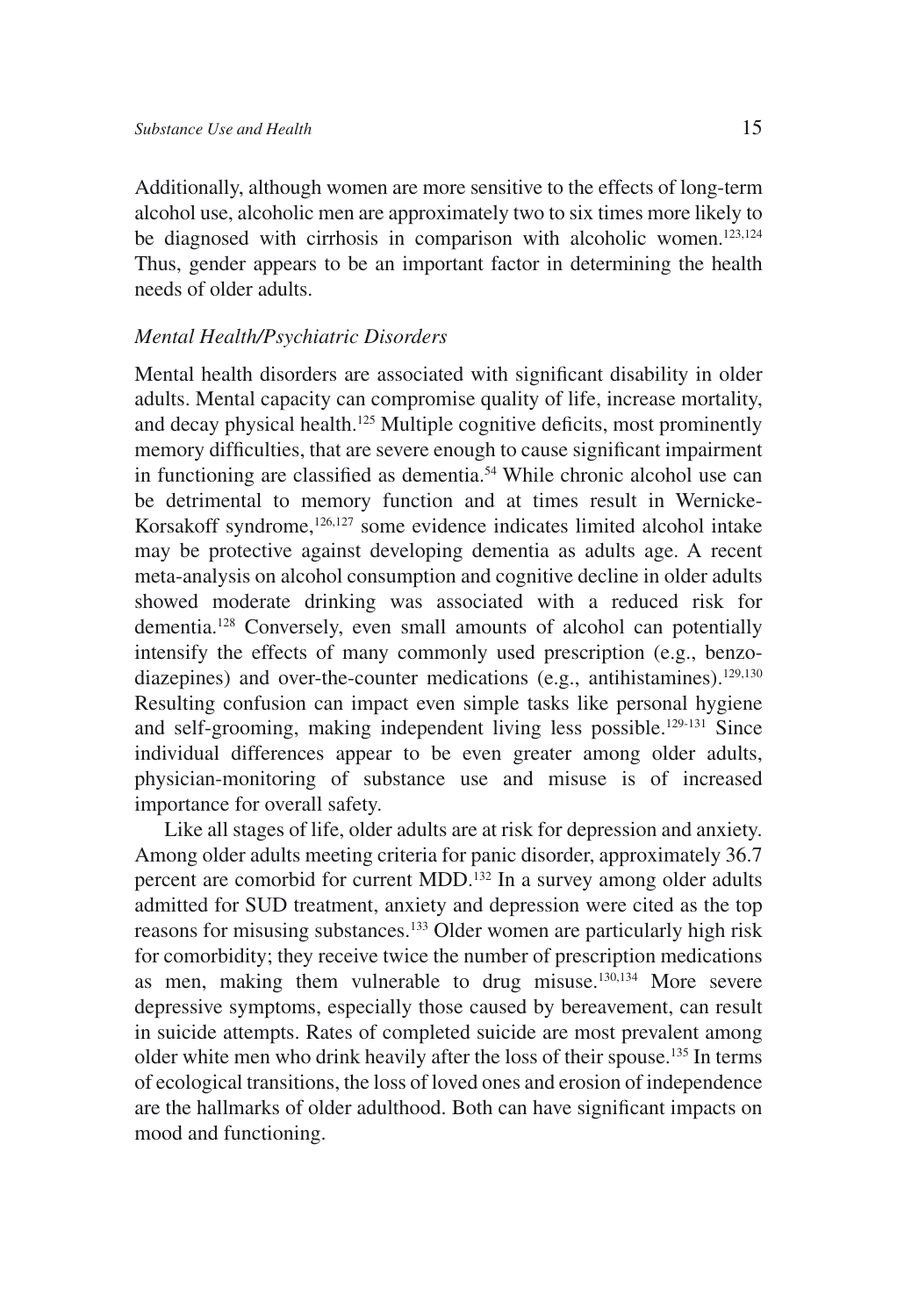### **RECOMMENDATIONS**

Adolescents may only see the beginnings of emerging medical and psychiatric complications, either resulting from or exacerbating their substance use, and therefore issues of comorbidity may not be adequately assessed or addressed in treatment. Further, substance use or psychotherapeutic misuse may not be identified as a primary problem among older adults during doctor visits. Physicians and patients may assume medical and mental health symptoms are the result of normal aging and therefore not assess substance involvement.136 Despite the prevalence of SUDs among adult men and women, most never receive formal treatment.137 The majority of those who do seek out services do so through self-help groups (e.g., Alcoholics Anonymous, Narcotics Anonymous); they report lack of health care coverage and not being ready to stop using as the top reasons for not receiving treatment.32

In order to address this gap in care, healthcare systems should have improved integrated care for mental health, medical conditions, and SUDs. Increased training for physicians in how to assess for SUDs and mental health disorders could help them better identify and refer patients in need of specialized services. Patients' reluctance to reduce or stop using may be better combated if physicians were able to adequately identify and communicate how substance use was impacting specific health conditions. Personal relevance along with a more complete picture of how behaviors affect well-being may assist in promoting and sustaining behavioral change.

Additionally, integrated care for SUDs and health conditions will require ongoing assessment and support. Just as medication adherence is monitored through the use of self-management tools (e.g., pill boxes, alarms), frequency and quantity of drug, alcohol, and tobacco use must also be regularly assessed by the individual as well as during doctor visits. As technology advances, self-regulation tools are being increasingly adapted into smartphone applications and web-based formats. These can range from simple recordings of daily or weekly use and mental or physical health symptoms, to interactive phone apps or websites that patients can access if in need of support or information. Both are useful and economical adjuncts to help healthcare professionals and individuals monitor health behaviors and symptoms over the long-term. Drug and alcohol use and misuse can occur at any age with negative consequences; therefore, ways to provide empirically supported treatments and individualized care are necessary across all life stages.

In order to achieve these goals, future research would benefit from longitudinal studies to monitor relapse and remission, and explore the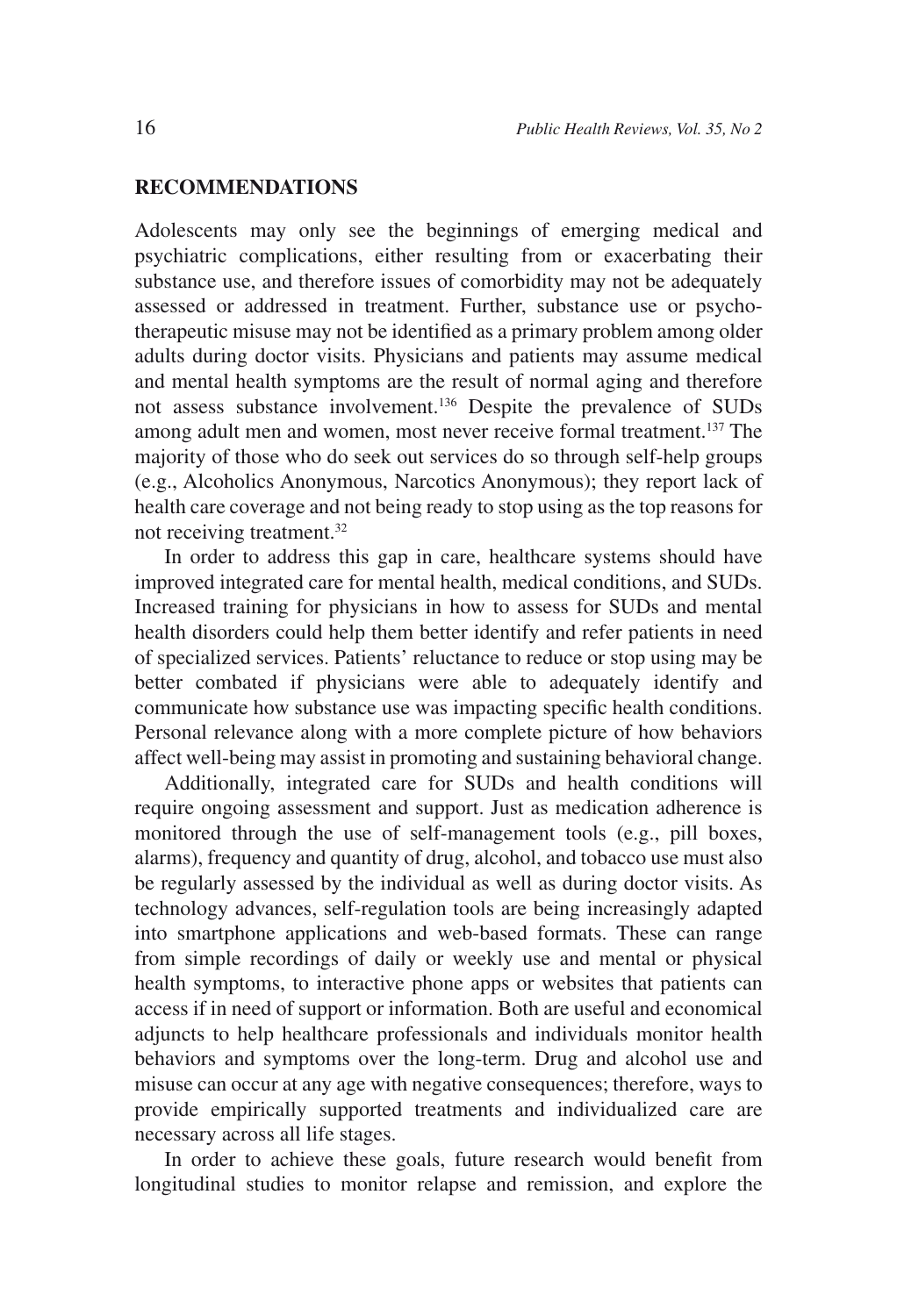changes in risk and protective factors as people age. Teens have parental monitoring to help deter them from using drugs and alcohol, but older adults are likely to have fewer social contacts so variations in their substance use patterns may go unnoticed. Additional studies are needed to explore differences in drug and alcohol use among other populations and diverse settings, such as third-world countries, assisted living/nursing facilities, and women. Finally, it is important that SUDs research utilizes a developmentalcontextual framework in order to acknowledge and understand how external variables (e.g., war, economic recession, information/technology age, social media) influence drug and alcohol use, perceptions of substance use, and mental and physical well-being.

### **SUMMARY**

The physical, emotional, and social needs and resources of individuals change as they grow older. Internal (e.g., neurocognitive, hormonal) and external (e.g., parenthood, occupational responsibilities) factors influence shifts in substance involvement over time and subsequently, wield great influence over health status. For many adolescents, the developmental move into adulthood results in a natural decrease in substance use; however, for some, adulthood moves them from "gateway" drugs into more disordered use of illicit drugs. While older adults may appear to be the least likely to misuse substances, our large aging population, combined with increased physical vulnerability and the common use of multiple pharmaceuticals, makes them a group with rising needs for intervention services. In fact, tracking developmental changes over the lifespan highlights the need for specialized services not only for SUDs, but for coordinated care attending to the associated mental and physical health problems. As described within this review, these issues do not exist in isolation. Older adults may experience decreased medication effectiveness or risk for hip fracture because of alcohol use; and among adults, stopping substance use may be hindered by unmanaged PTSD or depression symptoms. Although health consequences of use may be mild or not immediate for many teens, the initiation of regular substance involvement during adolescence can greatly impact neurological development and lead to more disordered use in adulthood. Regardless of whether the psychiatric or medical condition preceded or resulted from substance use, it appears that continued involvement in drinking, smoking, and/or using drugs exacerbates symptoms and potentially strains healthcare services.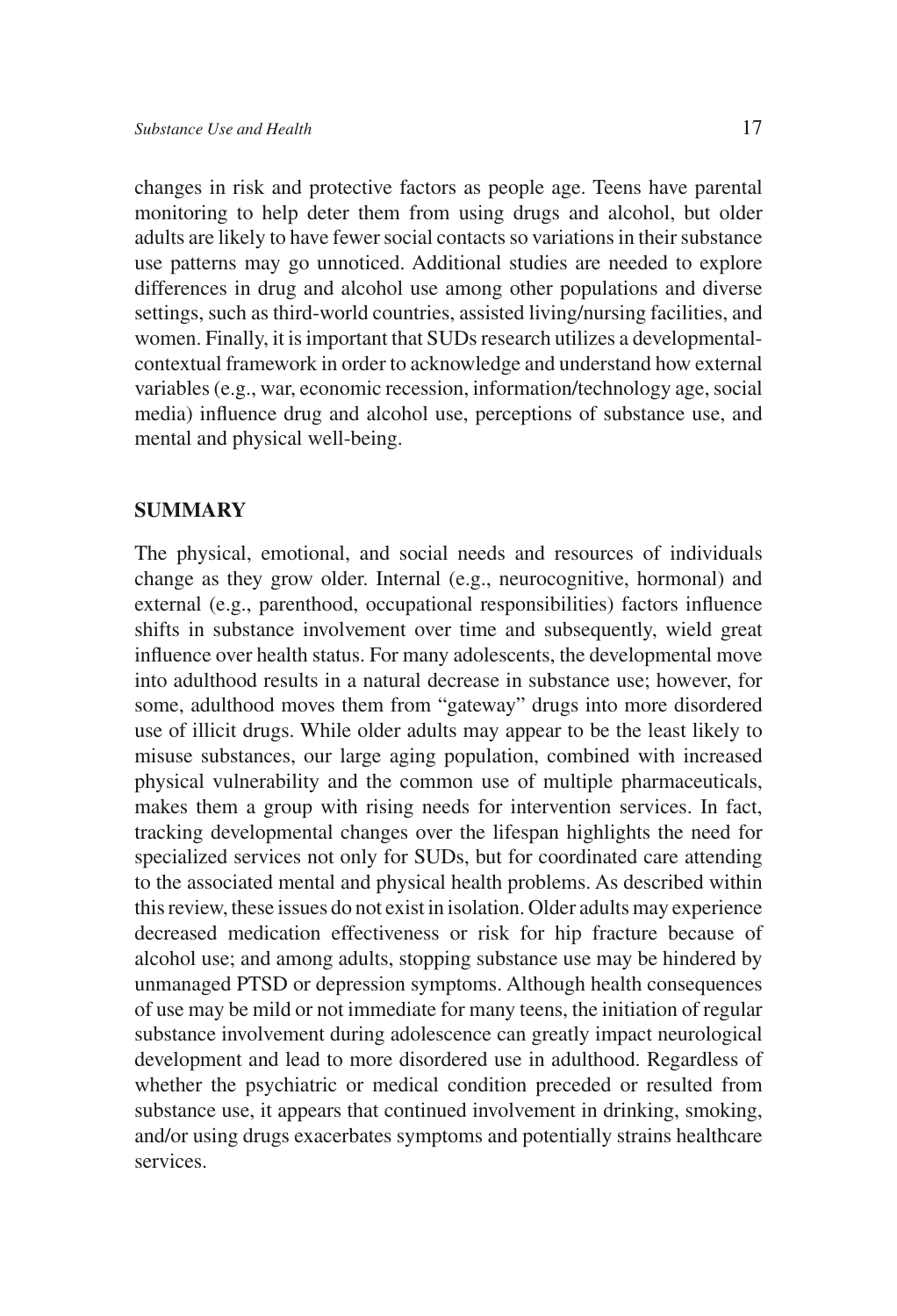#### **Acronyms List:**

ASPD = Antisocial personality disorder CD = Conduct disorder ED = Emergency department HCV = Hepatitis C IDU = Injection drug user MDD = Major depressive disorder ODD = Oppositional defiant disorder PTSD = Post-traumatic stress disorder STD = Sexually transmitted diseases SUD = Substance use disorder TEDS = Treatment Episode Data Set

**Conflicts of Interest:** None declared**.**

**Acknowledgements:** Grant Support from Center for Advancing Longitudinal Drug Abuse Research (P30DA016383 from NIDA; PI: Hser).

#### **REFERENCES**

- 1. U.S. Department of Justice, National Drug Intelligence Center. The economic impact of illicit drugs use on American society. Washington (DC): U.S. Department of Justice; April 2011. Available from URL: http://www.justice. gov/archive/ndic/pubs44/44731/44731p.pdf (Accessed 4 February 2014).
- 2. Bouchery E, Harwood H, Sacks C, Simon C, Brewer R. Economic costs of excessive alcohol consumption in the U.S., 2006. Am J Prev Med. 2011;41:516-24.
- 3. Centers for Disease Control and Prevention. Smoking-attributable mortality, years of potential life lost, and productivity losses—United States, 2000-2004. MMWR Morb Mortal Wkly Rep. 2008;57:1226-8. Available from URL: http://www.cdc.gov/mmwr/preview/mmwrhtml/mm5745a3.htm (Accessed 16 September 2013).
- 4. Steinberg L. A social neuroscience perspective on adolescent risk-taking. Dev Rev. 2008;28:78-106.
- 5. Brown SA, Tapert SF. Adolescence and the trajectory of alcohol use: basic to clinical studies. Ann N Y Acad Sci. 2004;1021:234-44.
- 6. Moore AA, Giuli L, Gould R, Zhou K, Reuben D, et al. Alcohol use, comorbidity, and mortality. J Am Geriatr Soc. 2006;54:757-62.
- 7. Moore AA, Whiteman EJ, Ward KT. Risks of combined alcohol/medication use in older adults. Am J Geriatr Pharmacother. 2007;5:64-74.
- 8. Moos RH, Brennan PL, Schutte KK, Moos BS. High-risk alcohol consumption and late-life alcohol use problems. Am J Pub Health. 2004;94:1985-91.
- 9. Baltes PB. Theoretical propositions of life-span developmental psychology: on the dynamics between growth and decline. Develop Psych. 1987;23:611-26.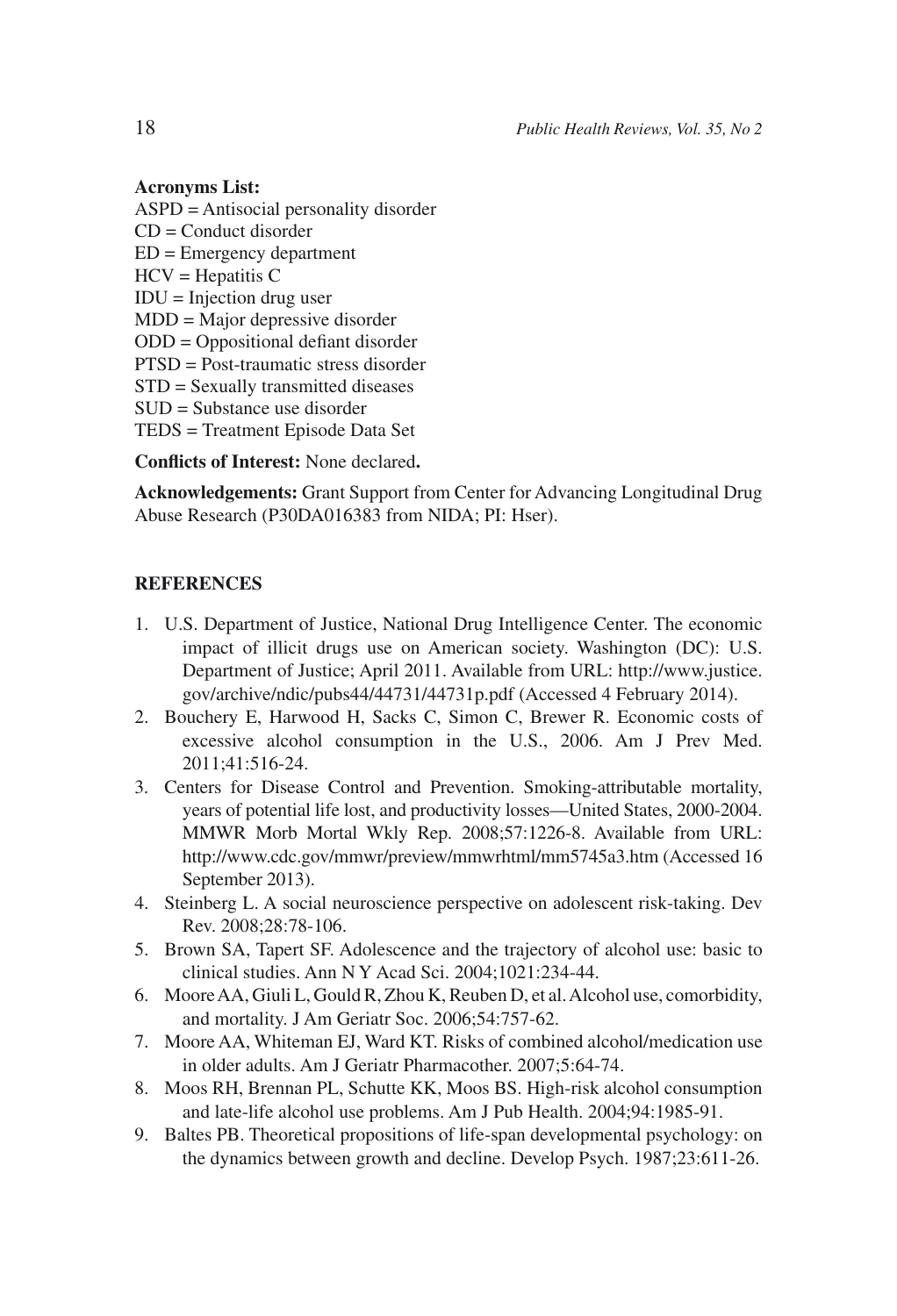- 10. Bronfenbrenner U. The Ecology of Human Development: Experiments by Nature and Design. Cambridge (MA): Harvard University Press; 1979.
- 11. Lerner RM, Kauffman MB. The concept of development in contextualism. Develop Rev. 1985;5:309-33.
- 12. Sameroff AJ. The societal context of development. In: Eisenberg N, (editor). Contemporary Topics in Developmental Psychology. New York (NY): Wiley; 1987. p.273-91.
- 13. Substance Abuse and Mental Health Services Administration. Results from the 2011 National Survey on Drug Use and Health: summary of national findings. NSDUH Series H-44, HHS Publication No. (SMA) 12-4713. Rockville (MD): Substance Abuse and Mental Health Services Administration; September 2012. Available from URL: http://www.samhsa.gov/data/nsduh/2k11results/ nsduhresults2011.pdf (Accessed 4 February 2014).
- 14. Substance Abuse and Mental Health Services Administration, Center for Behavioral Health Statistics and Quality. Treatment Episode Data Set (TEDS): 2000-2010. National admissions to substance abuse treatment services. DASIS Series S-61, HHS Publication No. (SMA) 12-4701. Rockville (MD): Substance Abuse and Mental Health Services Administration; June 2012. Available from URL: http://www.samhsa.gov/data/2k12/TEDS 2010N/TEDS2010NWeb.pdf (Accessed 4 February 2014).
- 15. Menninger JA. Assessment and treatment of alcoholism and substance-related disorders in the elderly. B Menninger Clin. 2002;66:166-84.
- 16. Hser YI, Hoffman V, Grella CE, Anglin D. A 33-year follow-up of narcotics addicts. Arch Gen Psychiatry. 2001;58:503-8.
- 17. Johnston LD, O'Malley PM, Bachman JG, Schulenberg JE. Monitoring the Future national results on adolescent drug use: overview of key findings, 2011. Ann Arbor (MI): Institute for Social Research, University of Michigan; February 2012. Available from URL: http://www.monitoringthefuture.org/ pubs/monographs/mtf-overview2011.pdf (Accessed 4 February 2014).
- 18. Friedman HL. Adolescent and social development: a global perspective. J Adolesc Health. 1993;14:588-94.
- 19. Jessor R. Adolescent development and behavioral health. In: Matarazzo JD, Perry CL, (editors). Behavioral Health: A Handbook of Health Enhancement and Disease Prevention. New York (NY): Wiley; 1984. p.69-90.
- 20. Peterson AC, Leffert N, Graham B, Alwin J, Ding A. Promoting mental health during the transition to adolescence. In: Schulenberg J, Maggs JL, Hurrelmann K, (editors). Health Risks and Developmental Transitions during Adolescence. New York (NY): Cambridge University Press; 1997. p.471-97.
- 21. Centers for Disease Control and Prevention. Youth risk behavior surveillance United States 2011. MMWR Surveill Summ. 2012;61:1-162.
- 22. Arria AM, Garnier-Dykstra LM, Caldeira KM, Vincent KB, O'Grady KE, Wish ED. Persistent nonmedical use of prescription stimulants among college students: possible association with ADHD symptoms. J Attention Disorders, 2011;15:347-56.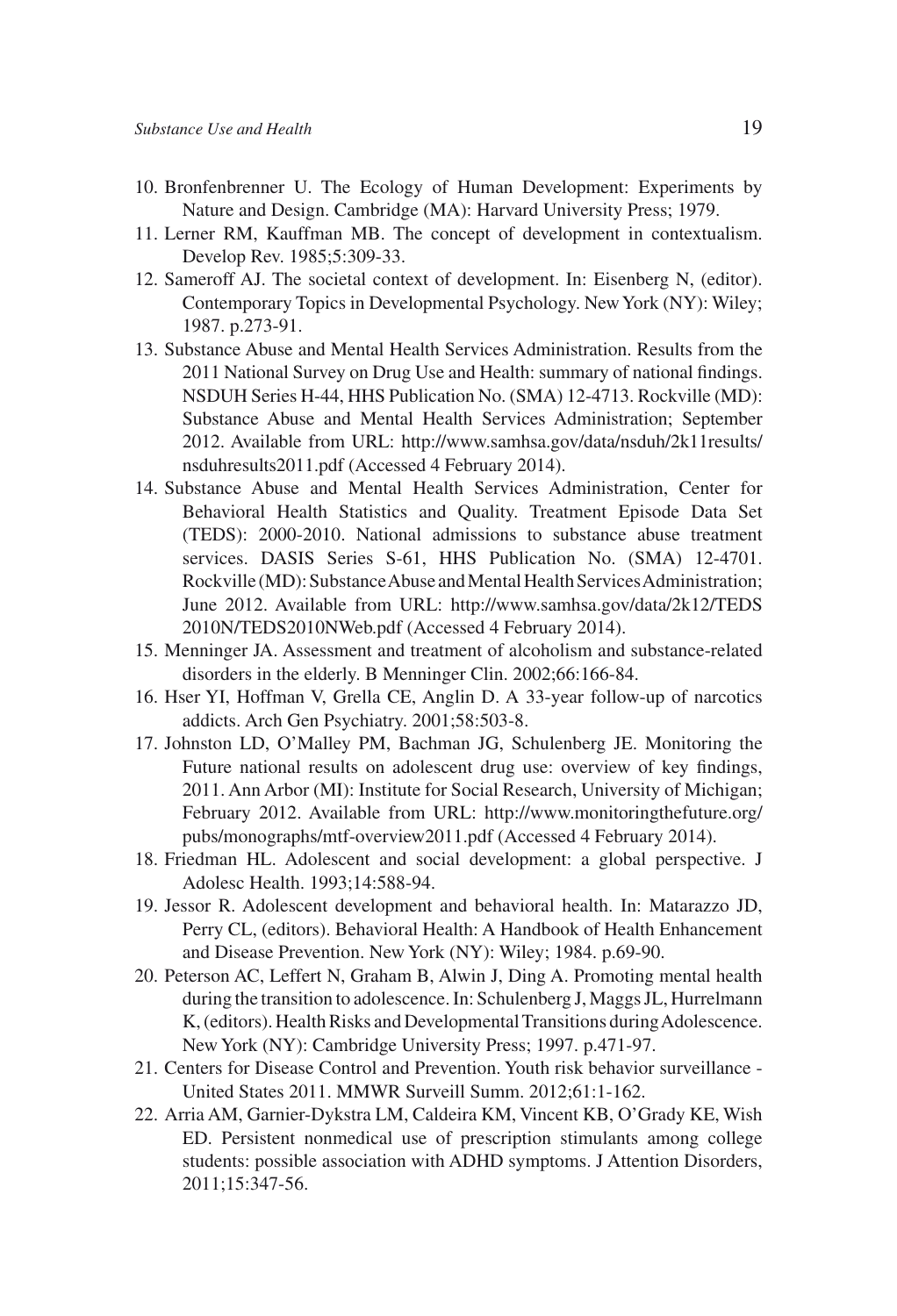- 23. Berenson AB, Wiemann CM, McCombs S. Exposure to violence and associated health-risk behaviors among adolescent girls. Arch Pediatr Adolesc Med. 2001;155:1238-42.
- 24. Centers for Disease Control and Prevention. Vital signs: HIV infection, testing, and risk behavior among youths - United States. MMWR Morb Mortal Wkly Rep. 2012;61:971-6.
- 25. Kingree JB, Braithwaite R, Woodring T. Unprotected sex as a function of alcohol and marijuana use among adolescent detainees. J Adolesc Health. 2000;27:179-85.
- 26. Lowry R, Holtzman D, Truman BI, Kann L, Collins JL, Kolbe LJ. Substance use and HIV-related sexual behaviors among US high school students: are they related? Am J Pub Health. 1994;84:1116-20.
- 27. Leigh BC, Stall R. Substance use and risky sexual behavior for exposure to HIV: issues in methodology, interpretation, and prevention. Am Psychol. 1993;48:1035-45.
- 28. Riehman KS, Wechsberg WM, Francis SA, Moore M, Morgan-Lopez A. Discordance in monogamy beliefs, sexual concurrency, and condom use among young adult substance-involved couples: implications for risk of sexually transmitted infections. Sex Transm Dis. 2006;33:677-82.
- 29. Tapert SF, Aarons GA, Sedlar GR, Brown SA. Adolescent substance use and sexual risk-taking behavior. J Adolesc Health. 2001;28:181-9.
- 30. Yan AF, Chiu YW, Stoesen CA, Wang MQ. STD-/HIV-related sexual risk behaviors and substance use among US rural adolescents. J Nat Med Assoc. 2007;99:1386-94.
- 31. Botvin GJ, Griffin KW, Diaz T, Ifill-Williams M. Drug abuse prevention among minority adolescents: one-year follow-up of a school-based prevention intervention. Prev Sci. 2001;2:1-13.
- 32. Substance Abuse and Mental Health Services Administration. Drug Abuse Warning Network, 2011: national estimates of drug-related emergency department visits. HHS Publication No. (SMA) 13-4760, DAWN Series D-39. Rockville (MD): Substance Abuse and Mental Health Services Administration; May 2013. Available from URL: http://www.samhsa.gov/ data/2k13/DAWN2k11ED/DAWN2k11ED.htm (Accessed 4 February 2014).
- 33. Mertens JR, Flisher AJ, Fleming MF, Weisner CM. Medical conditions of adolescents in alcohol and drug treatment: comparison with matched controls. J Adolesc Health. 2007;40:173-9.
- 34. Myers MG, Brown SA. Smoking and health in substance abusing adolescents: a two year follow-up. Pediatrics. 1994;93:561-6.
- 35. Myers MG, Brown SA. Cigarette smoking four years following treatment for adolescent substance abuse. J Adolesc Subst Abuse. 1997;7:1-15.
- 36. Kochanek KD, Kirmeyer SE, Martin JA, Strobino DM, Guyer B. Annual summary of vital statistics: 2009. Pediatrics. 2012;129:338-48.
- 37. Martin JA, Kung HC, Mathews TJ, Hoyert DL, Strobino DM, et al. Annual summary of vital statistics: 2006. Pediatrics. 2008;121:788-801.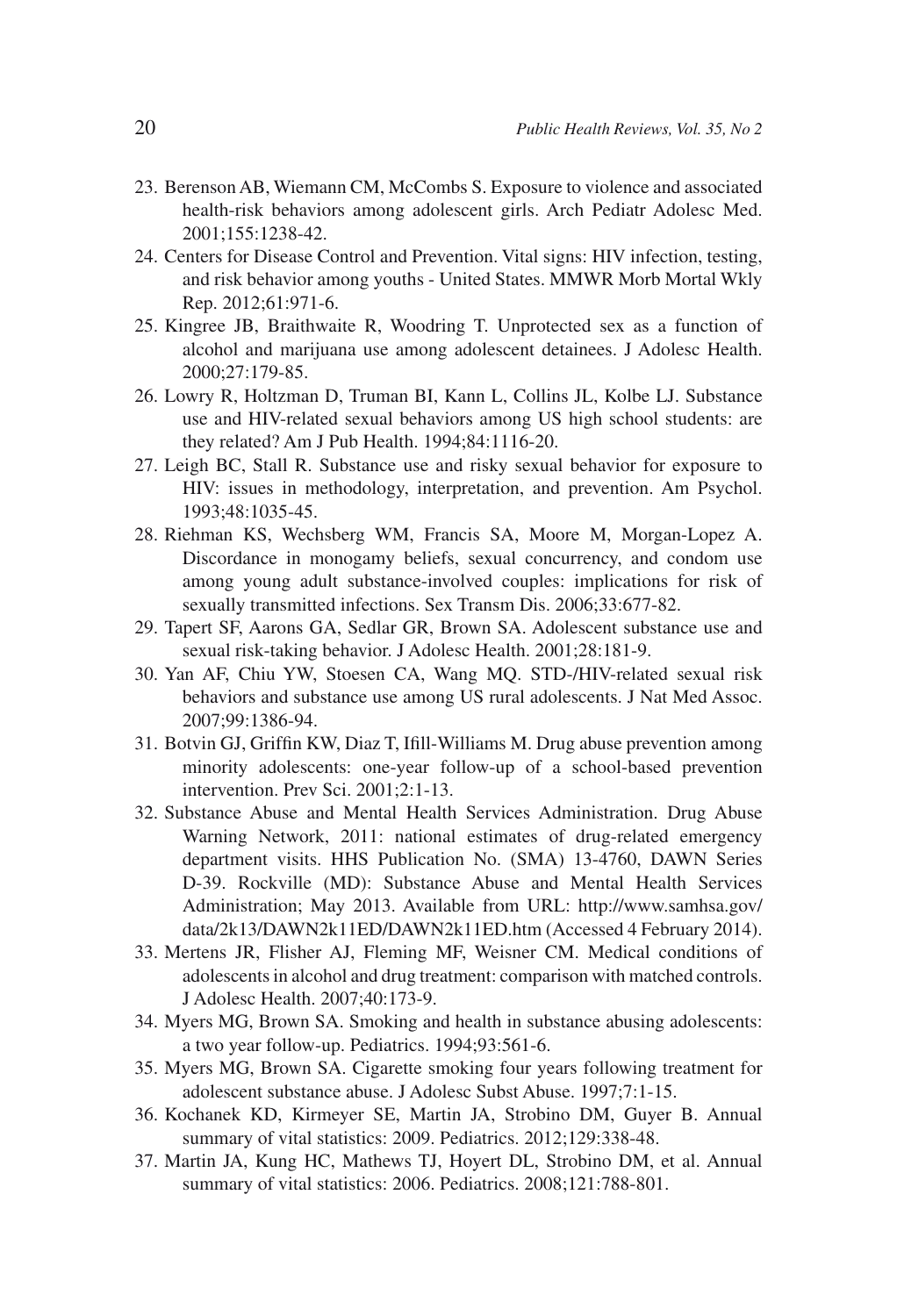- 38. Nock MK, Green JG, Hwang I, McLaughlin KA, Sampson NA, et al. Prevalence, correlates, and treatment of lifetime suicidal behavior among adolescents results from the National Comorbidity Survey Replication Adolescent Supplement. JAMA Psychiatry. 2013;70:300-10.
- 39. Bukstein OG, Brent DA, Perper JA, Moritz G, Baugher M, et al. Risk factors for completed suicide among adolescents with a lifetime history of substance abuse: a case-control study. Acta Psychiatr Scand. 1993;88:403-8.
- 40. Wu P, Hoven CW, Liu X, Cohen P, Fuller CJ, Shaffer D. Substance use, suicidal ideation and attempts in children and adolescents. Suicide Life Threat Behav. 2004;34:408-20.
- 41. Storr CL, Pacek LR, Martins SS. Substance use disorders and adolescent psychopathology. Pub Health Rev. 2012;34:442-84. Available from URL: http://www.publichealthreviews.eu/show/p/107 (Accessed 4 February 2014).
- 42. Kaminer Y, Bukstein OG, (editors). Adolescent Substance Abuse: Psychiatric Comorbidity and High Risk Behaviors. New York (NY): Taylor and Francis; 2007.
- 43. Roberts RE, Roberts CR, Xing Y. Rates of DSM-IV psychiatric disorders among adolescents in a large metropolitan area. J Psych Res. 2007;41:959-67.
- 44. Couwenbergh C, van den Brink W, Zwart K, Vreugdenhil C, van Wijngaarden-Cremers P, van der Gaag RJ. Comorbid psychopathology in adolescents and young adults treated for substance use disorders. Eur Child Adolesc Psychiatry. 2006;15:319-28.
- 45. O'Neil KA, Conner BT, Kendall PC. Internalizing disorders and substance use disorders in youth: comorbidity, risk, temporal order, and implications for intervention. Clin Psychol Rev. 2011;31:104-12.
- 46. Bukstein OG, Glancy LJ, Kaminer Y. Patterns of affective comorbidity in a clinical population of dually diagnosed adolescent substance abusers. J Am Acad Child Psychiatry. 1992;31:1041-5.
- 47. McGuinness TM, Dyer JG, Wade EH. Gender differences in adolescent depression. J Psychosoc Nurs Ment Health Serv. 2012;50:17-20.
- 48. Nolen-Hoeksema S. An interactive model for the emergence of gender differences in depression in adolescence. J Research Adolesc. 1994;4:519-34.
- 49. Shrier LA, Harris SK, Kurland M, Knight JR. Substance use problems and associated psychiatric symptoms among adolescents in primary care. Pediatrics. 2003;111:699-705.
- 50. Biederman J, Wilens T, Mick E, Faraone SV, Weber W, et al. Is ADHD a risk factor for psychoactive substance use disorders? Findings from a four-year prospective follow-up study. J Am Acad Adolesc Psychiatry. 1997;36:21-9.
- 51. Molina BS, Pelham Jr, WE. Childhood predictors of adolescent substance use in a longitudinal study of children with ADHD. J Abnorm Psychol. 2003; 112:497-507.
- 52. Costello EJ, Erkanli A, Federman E, Angold A. Development of psychiatric comorbidity with substance abuse in adolescents: effects of timing and sex. J Clin Child Psychol. 1999;28:298-311.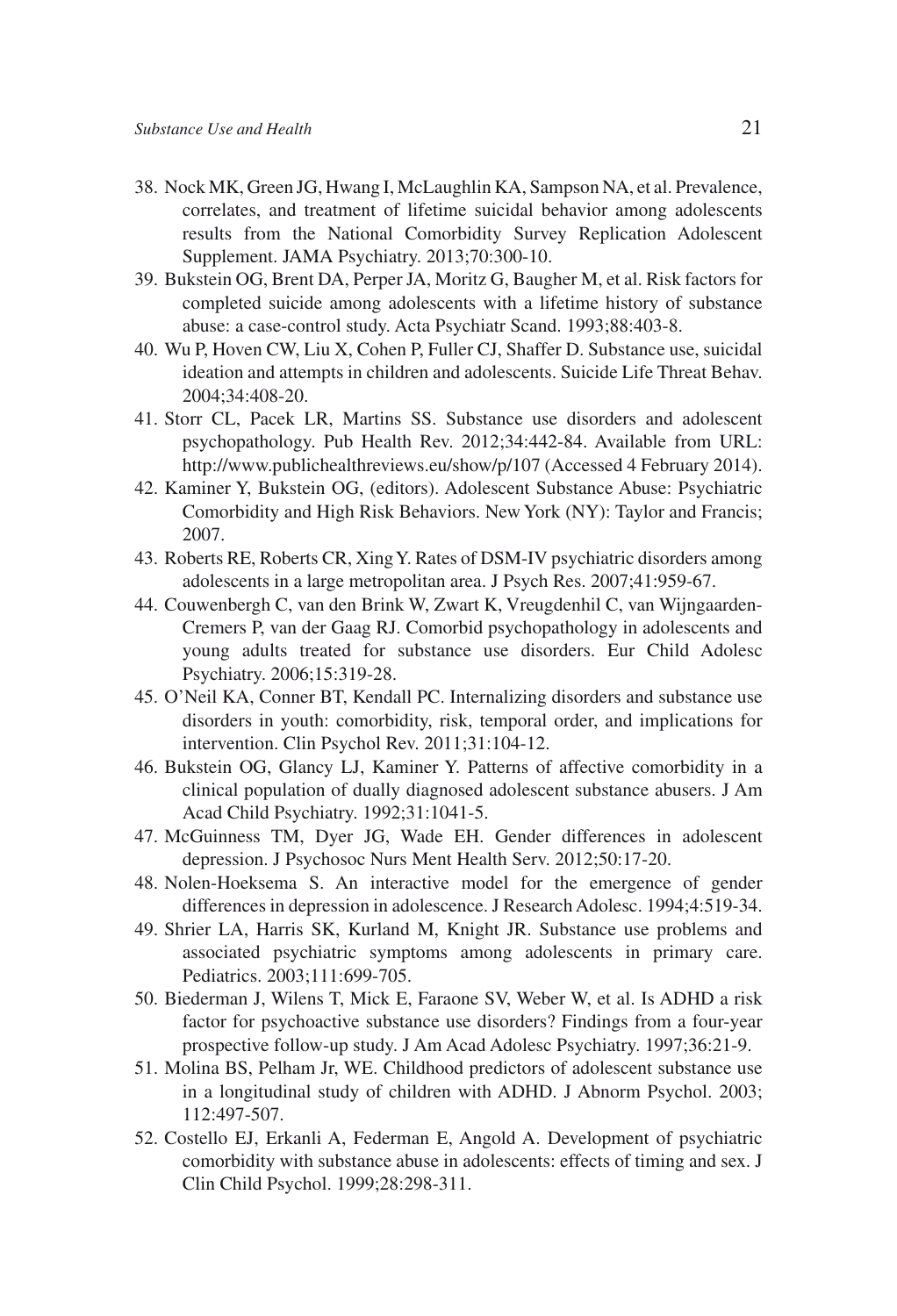- 53. Zucker RA, Heitzeg MM, Nigg JT. Parsing the undercontrol/disinhibition pathway to substance use disorders: a multilevel developmental problem. Child Dev Perspect. 2011;5:248-55.
- 54. American Psychiatric Association. Diagnostic and Statistical Manual of Mental Disorders. 4th ed. Washington (DC): The Association; 2000.
- 55. Costello EJ, Mustillo S, Erkanli A, Keeler G, Angold A. Prevalence and development of psychiatric disorders in childhood and adolescence. Arch Gen Psychiatry. 2003;60:837-44.
- 56. Donovan JE, Jessor R, Costa FM. Adolescent health behavior and conventionalityunconventionality: an extension of problem-behavior therapy. Health Psychol. 1991;10:52-61.
- 57. White W. Recovery across the life cycle. Alcohol Treat Q. 2006;24:185-201.
- 58. Windle M. A multilevel developmental contextual approach to substance use and addiction. Biosocieties. 2010;5:124-36
- 59. Paulozzi LJ, Annest J. Unintentional poisoning deaths—United States, 1999– 2004. MMWR Morb Mortal Wkly Rep. 2007;56:93-6.
- 60. Kertesz SG, Pletcher MJ, Safford M, Halanych J, Kirk K, et al. Illicit drug use in young adults and subsequent decline in general health: the Coronary Artery Risk Development in Young Adults (CARDIA) Study. Drug Alcohol Depend. 2007;88:224-33.
- 61. Richter KP, Gibson CA, Ahluwalia JS, Schmelzle KH. Tobacco use and quite attempts among methadone maintenance clients. Am J Pub Health. 2001;91: 296-9.
- 62. Hurt RD, Offord KP, Croghan IT, Gomez-Dahl L, Kottke TE, et al. Mortality following inpatient addictions treatment. JAMA. 1996;275:1097-103.
- 63. Department of Health and Human Services, National Institutes of Health, National Institute on Alcohol Abuse and Alcoholism. Alcohol Alert. Alcohol Res Health. 2007;71:1-6.
- 64. National Institute on Drug Abuse. Medical Consequences of Drug Abuse. May 2005. Available from URL: http://www.drugabuse.gov/publications/ research-reports/ (Accessed 2 July 2013).
- 65. Boffetta P, Hashibe M. Alcohol and cancer. Lancet Oncology. 2006;7:149-56.
- 66. Polen MR, Sidney S, Tekawa IS, Sadler M, Friedman GD. Health care use by frequent marijuana smokers who do not smoke tobacco. West J Med. 1993;158:596-601.
- 67. Moore BA, Auguston EM, Moser RP, Budney AJ. Respiratory effects of marijuana and tobacco use in a U.S. sample. J Gen Intern Med. 2005;20:33-7.
- 68. Kontos MC, Jesse RL, Tatum JL, Ornato JP. Coronary angiographic findings in patients with cocaine-associated chest pain. J Emerg Med. 2003;24:9-13.
- 69. Chou SP, Grant BF, Dawson DA. Medical consequences of alcohol consumption—United States, 1992. Alcohol Clin Exp Res. 1996;20:1423-9.
- 70. Gutjahr E, Gmel G, Rehm JUR. Relation between average alcohol consumption and disease: an overview. Eur Addict Res. 2001;7:117-27.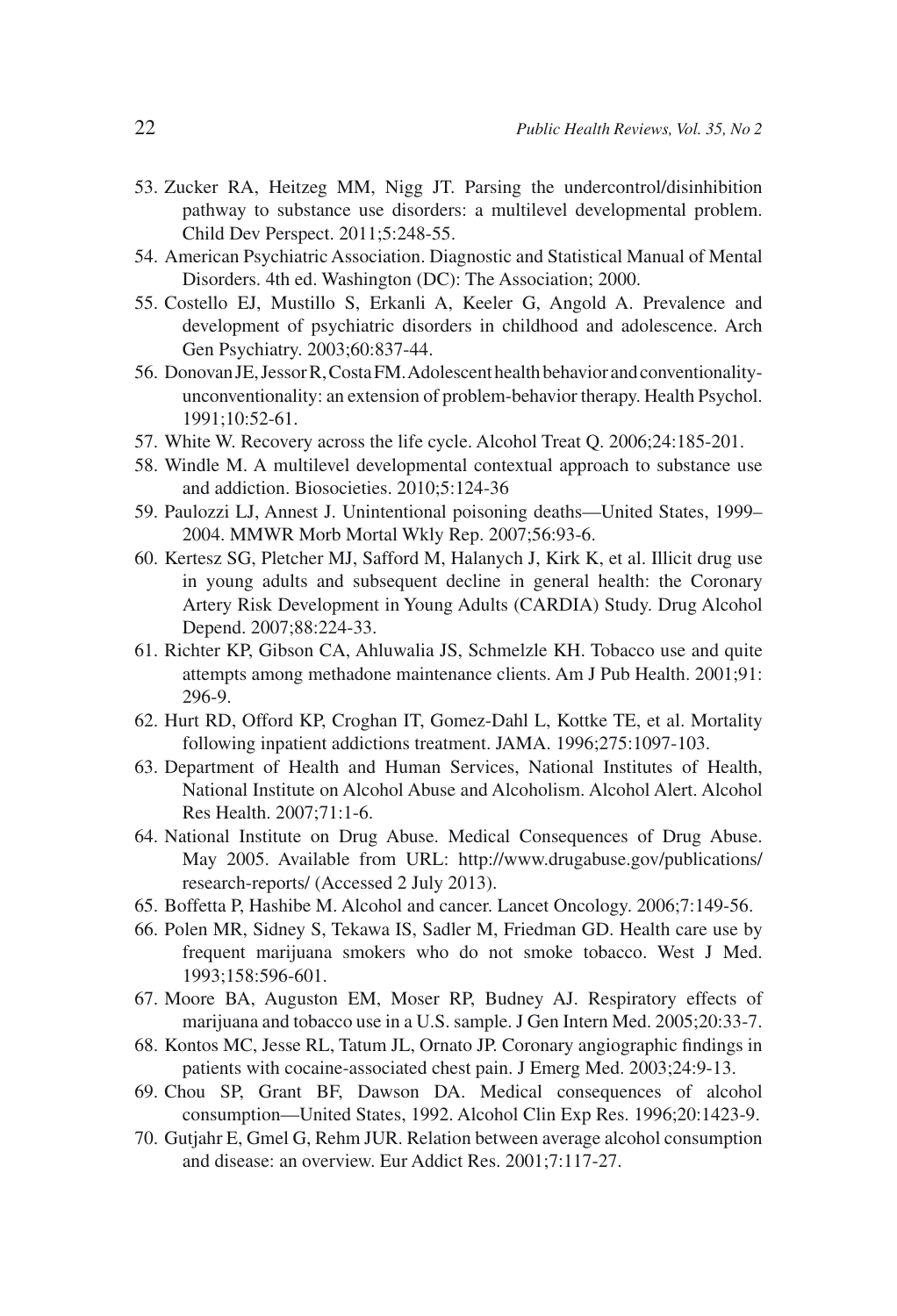- 71. Xin X, He J, Frontini MG, Ogden LG, Motsamai OI, Whelton PK. Effects of alcohol reduction on blood pressure: a meta-analysis of randomized controlled trials. Hypertension. 2001;38:1112-7.
- 72. Clark L. Alcohol-induced hypertension: mechanisms, complications, and clinical implications. J Natl Med Assoc. 1985;77:385-9.
- 73. Klatsky AL, Gunderson E. Alcohol and hypertension: a review. J Am Soc Hypertens. 2008;2:307-17.
- 74. Potter JF, Beevers DG. Pressor effect of alcohol in hypertension. Lancet. 1984;323:119-22.
- 75. Hillbom M, Saloheimo P, Juvela S. Alcohol consumption, blood pressure, and the risk of stroke. Curr Hypertens Rep. 2011;13:208-13.
- 76. Bourgois P, Lettiere M, Quesada J. Social misery and the sanctions of substance abuse: confronting HIV risk among homeless heroin addicts in San Francisco. Social Problems. 1997;44:155-73.
- 77. Koester S, Glanz J, Baron A. Drug sharing among heroin networks: implications for HIV and hepatitis B and C prevention. AIDS Behav. 2005;9:27-39.
- 78. Koester S, Heimer R, Barón AE, Glanz J, Teng W. RE: "Risk of Hepatitis C virus among young adult injection drug users who share injection equipment". Am J Epidemiol. 2003;157:376.
- 79. Centers for Disease Control and Prevention. Drug-associated HIV transmission continues in the United States. Atlanta (GA): CDC; 8 March 2007. Available from URL: http://www.cdc.gov/hiv/resources/factsheets/idu.htm (Accessed 2 July 2013).
- 80. Azevedo RCSD, Botega NJ, Guimaraes LAM. Crack users, sexual behavior and risk of HIV infection. Rev Bras Psiquiatr. 2007;29:26-30.
- 81. Collins CL, Kerr T, Tyndall MW, Marsh DC, Kretz PS, et al. Rationale to evaluate methodically supervised safer smoking facilities for non-injection illicit drug users. Can J Pub Health. 2004;95:344-7.
- 82. McCoy CB, Lai S, Metsch LR, Messiah SE, Zhao W. Injection drug use and crack cocaine smoking: independent and dual risk behaviors for HIV infection. Ann Epidemiol. 2004;14:535-42.
- 83. Buchacz K, McFarland W, Kellogg TA, Loeb L, Holmberg SD, et al. Amphetamine use is associated with increased HIV incidence among men who have sex with men in San Francisco. AIDS. 2005;19:1423-4.
- 84. Molitor F, Truax SR, Ruiz JD, Sun RK. Association of methamphetamine use during sex with risky sexual behaviors and HIV infection among noninjection drug users. West J Med. 1998;168:93-7.
- 85. Celetano DD, Latimore AD, Mehta SH. Variations in sexual risks in drug users: emerging themes in a behavioral context. Curr HIV/AIDS Rep. 2008;5:212-8.
- 86. Kessler RC. The epidemiology of dual diagnosis. Biol Psychiatry. 2004;56:730-7.
- 87. O'Brien CP, Charney DS, Lewis L, Cornish JW, Post RM, et al. Priority actions to improve the care of persons with co-occurring substance abuse and other mental disorders: a call to action. Biol Psychiatry. 2004;56:703-13.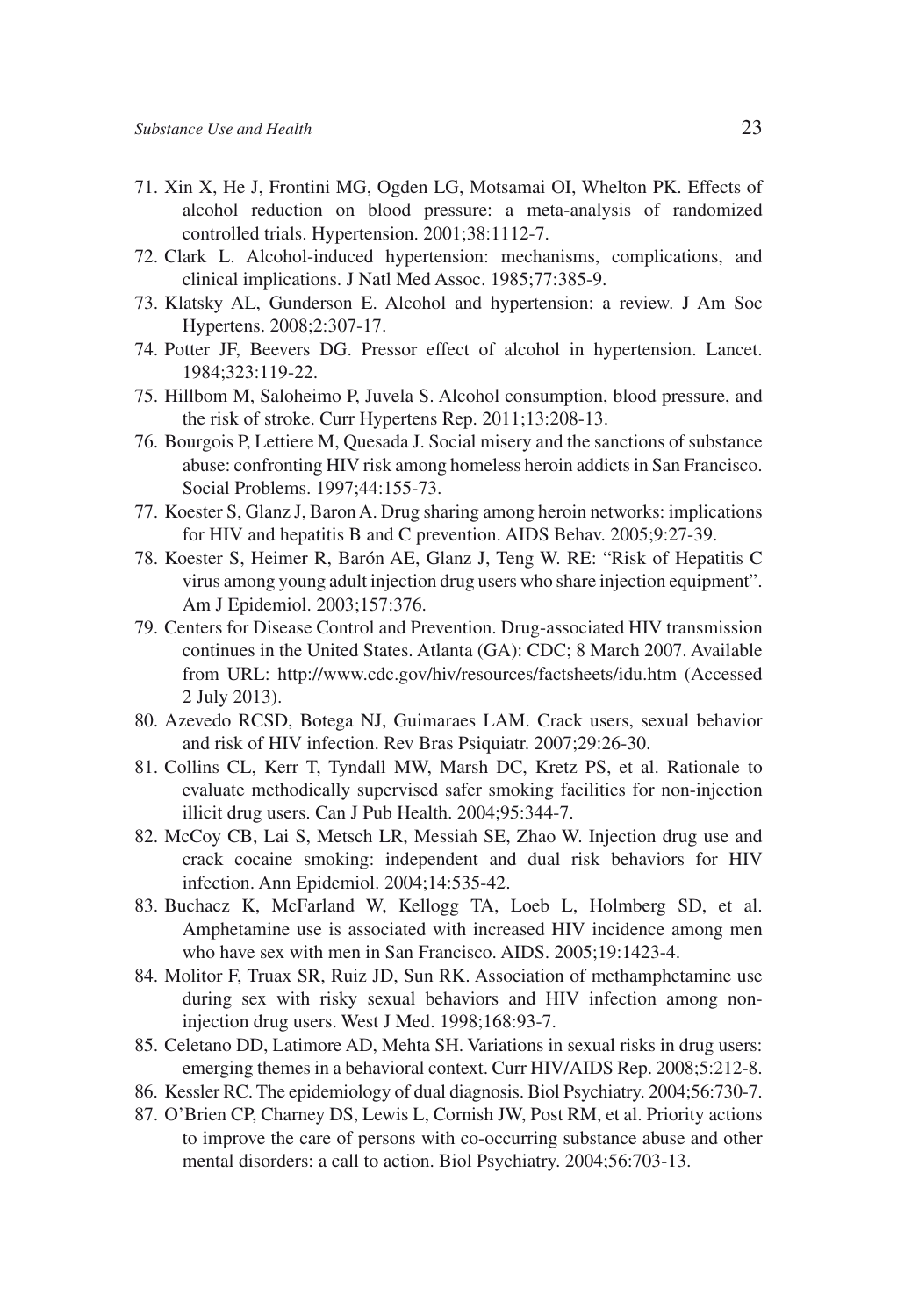- 88. Conway KP, Compton W, Stinson FS, Grant BF. Lifetime comorbidity of DSM-IV mood and anxiety disorders and specific drug use disorders: results from the National Epidemiologic Survey on Alcohol and Related Conditions. J Clin Psychiatry. 2006;67:247-57.
- 89. Goodwin RD, Stein DJ. Anxiety disorders and drug dependence: evidence on sequence and specificity among adults. Psychiatry Clin Neurosci. 2013;67: 167-73.
- 90. Regier DA, Farmer ME, Rae DS, Locke BZ, Keith SJ, et al. Comorbidity of mental disorders with alcohol and other drug abuse. JAMA. 1990;264:2511-8.
- 91. Grella CE, Karno MP, Warda US, Niv N, Moore AA. Gender and comorbidity among individuals with opioid use disorders in the NESARC study. Addic Behav. 2009;34:498-504.
- 92. National Center for PTSD. Facts about PTSD. Psych Central; 2006. Available from URL: http://psychcentral.com/lib/facts-about-ptsd/000662 (Accessed 19 September 2013).
- 93. Kessler RC, Berglund PA, Demler O, Jin R, Walters EE. Lifetime prevalence and age-of-onset distributions of DSM-IV disorders in the National Comorbidity Survey Replication (NCS-R). Arch Gen Psychiatry. 2005;62: 593-602
- 94. Mills KL, Lynskey M, Teesson M, Ross J, Darke S. Post-traumatic stress disorder among people with heroin dependence in the Australian treatment outcome study (ATOS): prevalence and correlates. Drug Alcohol Depend. 2005;77:243-9.
- 95. Reynolds M, Mezey G, Chapman M, Wheeler M, Drummond C, Baldacchino A. Co-morbid posttraumatic stress disorder in a substance misusing clinical population. Drug Alcohol Depend. 2005;77:251-8.
- 96. Riggs DS, Rukstalis M, Volpicelli JR, Kalmanson D, Foa EB. Demographic and social adjustment characteristics of patients with comorbid posttraumatic stress disorder and alcohol dependence: potential pitfalls to PTSD treatment. Addict Behav. 2003;28:1717-30.
- 97. Ouimette P, Read JP, Wade M, Tirone V. Modeling associations between posttraumatic stress symptoms and substance use. Addict Behav. 2010;35: 64-7.
- 98. Kessler RC, McGonagle KA, Zhao S, Nelson CB, Hughes M, et al. Lifetime and 12-month prevalence of DSM-III-R psychiatric disorders in the United States: results from the National Comorbidity Survey. Arch Gen Psychiatry. 1994;51:8-19.
- 99. Kessler RC, Berglund P, Demler O, Jin R, Koretz D, et al. The epidemiology of major depressive disorder: results from the National Comorbidity Survey Replication (NCS-R). JAMA. 2003:289:3095-105.
- 100. Kessler RC, Crum RM, Warner LA, Nelson CB. Lifetime co-occurrence of DSM-III-R alcohol abuse and dependence with other psychiatric disorders in the National Comorbidity Survey. Arch Gen Psychiatry. 1997;54:313-21.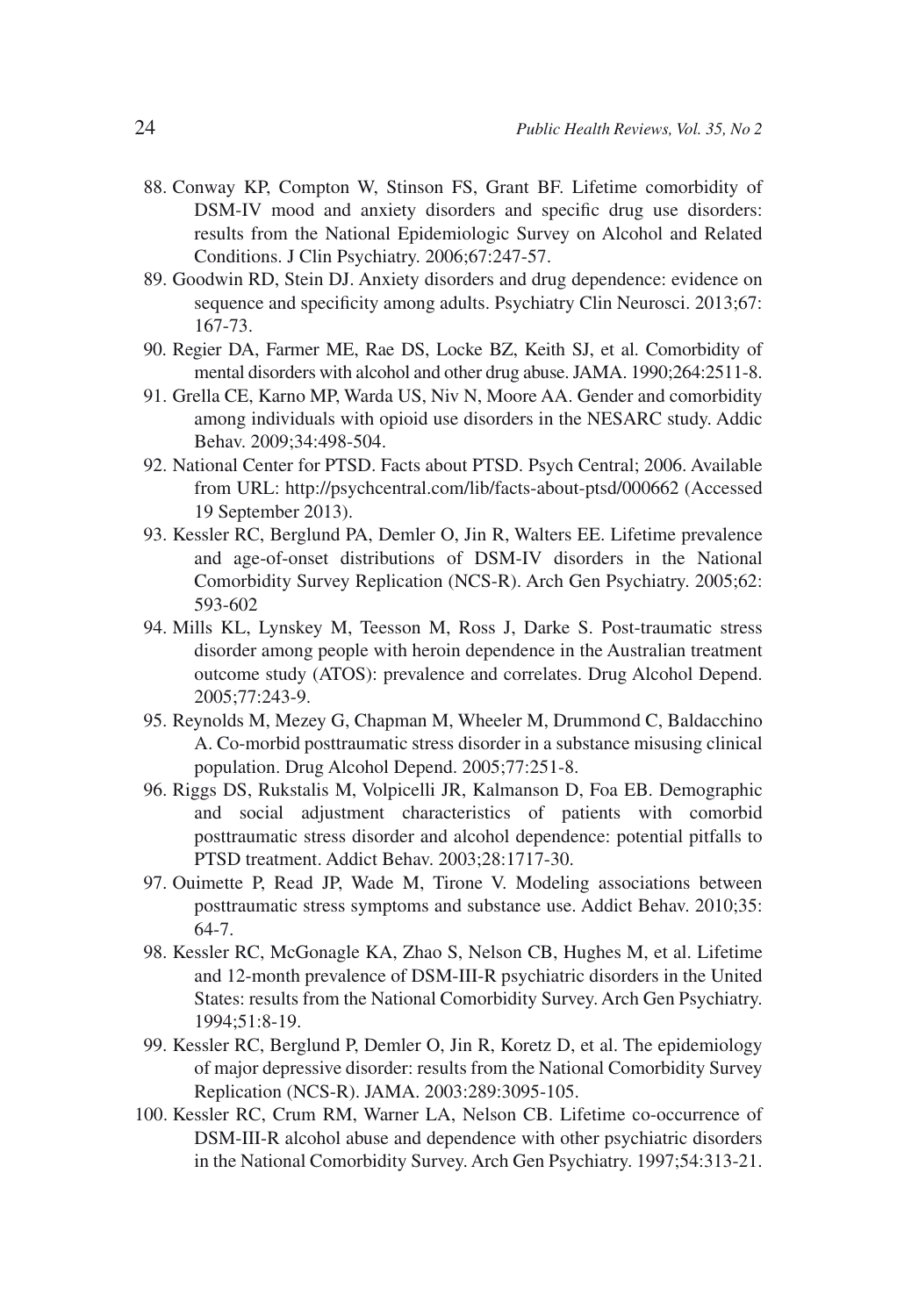- 101. Grant BF, Stinson FS, Dawson DA, Chou SP, Dufour MC, et al. Prevalence and co-occurrence of substance use disorders and independent mood and anxiety disorders: results from the National Epidemiologic Survey on Alcohol and Related Conditions. Arch Gen Psychiatry. 2004;61:807-16.
- 102. Merikangas KR, Herrell R, Swedsen J, Rossler W, Ajdacic-Gross V, Angst J. Specificity of bipolar spectrum conditions in the comorbidity of mood and substance use disorders: results from the Zurich cohort study. Arch Gen Psychiatry. 2008;65:47-52.
- 103. Dalton EJ, Cate-Carter TD, Mundo E, Parikh SV, Kennedy JL. Suicide risk in bipolar patients: the role of co-morbid substance use disorders. Bipolar Disord. 2003;5:58-61.
- 104. Hser YI, Lanza HL, Li L, Kahn E, Schulte M. Maternal mental health and children's internalizing and externalizing behaviors: beyond maternal substance use disorders. Manuscript under review, 2013.
- 105. Kessler RC, Chiu WT, Demler O, Walters EE. Prevalence, severity, and comorbidity of 12-month DSM-IV disorders in the National Comorbidity Survey Replication. Arch Gen Psychiatry. 2005;62:617-27.
- 106. Fazel S, Danesh J. Serious mental disorder in 2300 prisoners: a systematic review of 62 surveys. Lancet. 2002;359:545-50.
- 107. Hare RD. Diagnosis of antisocial personality disorder in two prison populations. Am J Psych. 1983;140:887-90.
- 108. Ford JD, Gelrnter J, DeVoe JS, Zhang W, Weiss RD, et al. Association of psychiatric and substance use disorder comorbidity with cocaine dependence severity and treatment utilization in cocaine-dependent individuals. Drug Alcohol Depend. 2009;99:193-203.
- 109. Mueser KT, Gottlieb JD, Cather C, Glynn SM, Zarate R, et al. Antisocial personality disorder in people with co-occurring severe mental illness and substance use disorders: clinical, functional, and family relationship correlates. Psychosis. 2012;4:52-62.
- 110. Gabbard GO, Gunderson JG, editors. Psychotherapy for Personality Disorders. 1st ed. Vol. 19, Review of Psychiatry. Arlington (VA): American Psychiatric Publishing; 2000. p.192.
- 111. Patterson TL, Jeste DV. The potential impact of the baby-boom generation on substance abuse among elderly persons. Psychiatr Serv. 1999;50:1184-8.
- 112. Yuan Z, Dawson N, Cooper GS, Einstadter D, Cebul R, Rimm AA. Effects of alcohol-related disease on hip fracture and mortality: a retrospective cohort study of hospitalized Medicare beneficiaries. Am J Public Health. 2000;91: 1089-93.
- 113. Royal College of Psychiatrists. Our invisible addicts: first report of the Older Persons' Substance Misuse Working Group of the Royal College of Psychiatrists. College Report CR165. London: Royal College of Psychiatrists; June 2011. Available from URL: http://www.rcpsych.ac.uk/files/pdfversion/ cr165.pdf (Accessed 4 February 2014).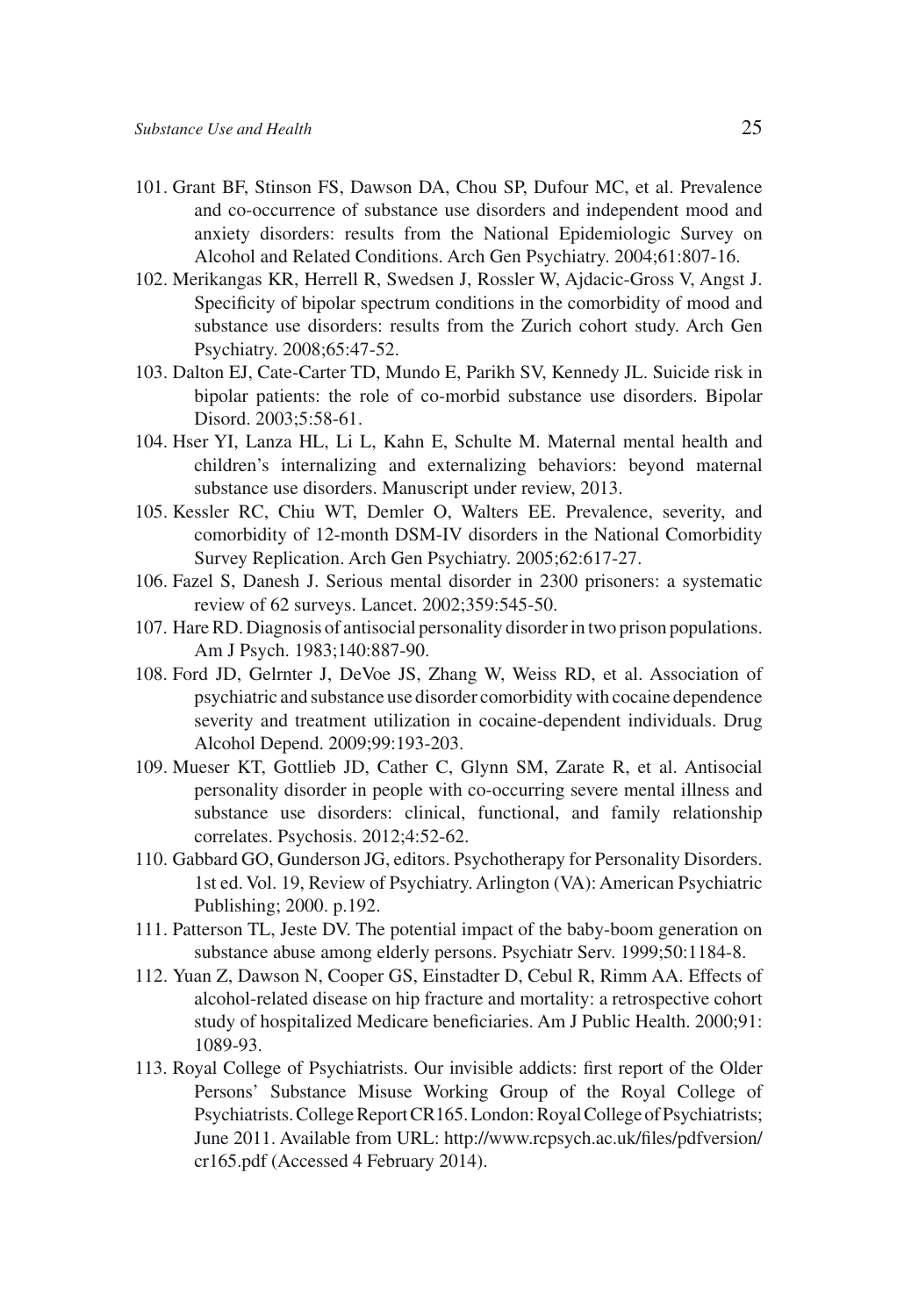- 114. Bucholz KK, Sheline Y, Helzer JE. The epidemiology of alcohol use, problems, and dependence in elders: a review. In: Beresford TP, and Gomberg E, (editors). Alcohol and Aging. New York (NY): Oxford University Press; 1995. p.19-41.
- 115. Reid MC, Anderson PA. Geriatric substance use disorders. Med Clin North Am. 1997;81:999-1016.
- 116. Sorock GS Shimkin EE. Benzodiazepine sedatives and the risk of falling in a community dwelling cohort. Arch Intern Med. 1988;148:2441-4.
- 117. Field TS, Gurwitz JH, Avorn J, McCormick D, Jain S, et al. Risk factors for adverse drug events among nursing home residents. Arch Intern Med. 2001;161:1629-34.
- 118. Sheahan SL, Coons SJ, Robbins CA, Martin SS, Hendricks J, Latimer M. Psychoactive medication, alcohol use, and falls among older adults. J Behav Med. 1995;18:127-40.
- 119. Mukamal KJ, Chung H, Jenny NS, Kuller LH, Longstreth WT, et al. Alcohol use and risk of ischemic stroke among older adults: the cardiovascular health study. Stroke. 2005;36:1830-4.
- 120. Cox JL. Smoking cessation in the elderly patient. Clin Chest Med. 1993;14:423- 8.
- 121. Mamun AA, Peeters A, Barendregt J, Willekens F, Nusselder W, Bonneux L; NEDCOM, The Netherlands Epidermiology and Demography Compression of Morbidity Research Group. Smoking decreases the duration of life lived with and without cardiovascular disease: a life course analysis of the Framingham Heart Study. Euro Heart J. 2004:25:409-15.
- 122. Howlader N, Noone AM, Krapcho M, Neyman N, Aminou R, et al. SEER cancer statistics review, 1975-2009 (Vintage 2009 populations). Bethesda (MD): National Cancer Institute; 2009.
- 123. Adams WL, Yuan Z, Barboriak JJ, Rimm AA. Alcohol-related hospitalizations in elderly people: prevalence and geographic variation in the United States. JAMA. 1993;270:1222-5.
- 124. Gramenzi A, Caputo F, Biselli M, Kuria F, Loggi E, et al. Review article: alcoholic liver disease – pathophysiological aspects and risk factors. Aliment Pharmacol Ther. 2006;24:1151-61.
- 125. U.S. Department of Health and Human Services. Mental health: a report of the Surgeon General. Rockville (MD): DHHS; 1999. Available from URL: http://profiles.nlm.nih.gov/ps/retrieve/ResourceMetadata/NNBBHS (Accessed 4 February 2014).
- 126. Victor M, Adams RD, Collns GH. The Wernicke-Korsakoff Syndrome and Related Neurologic Disorders due to Alcoholism and Malnutrition (Vol. 30). Philadelphia (PA): FA Davis Company; 1989.
- 127. Zuccala G, Onder G, Pedone C, Cesari M, Landi F, et al. Dose-related impact of alcohol consumption on cognitive function in advanced age: results of a multicenter survey. Alcohol Clin Exp Res. 2001;25:1743-8.